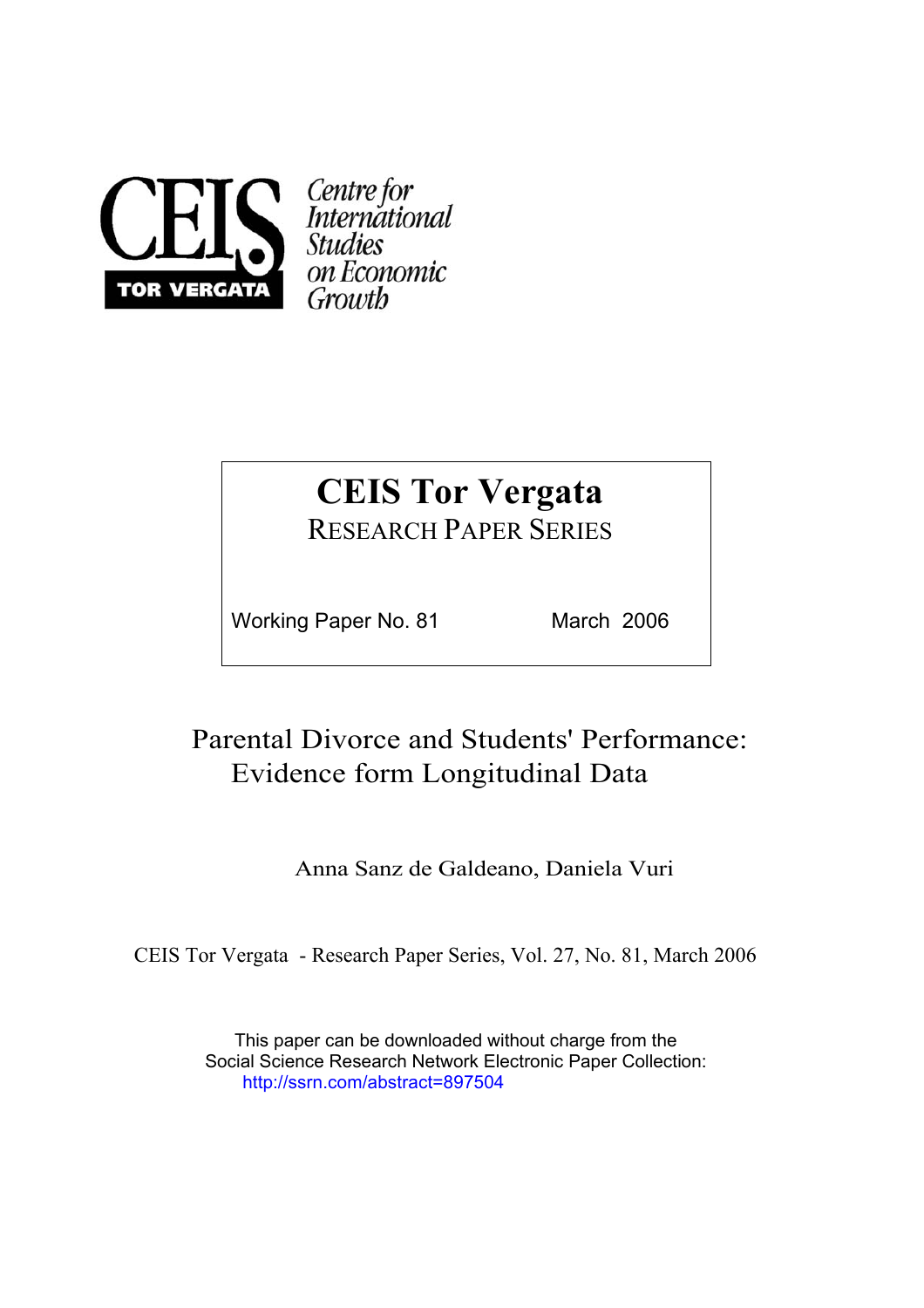## Parental Divorce and Students' Performance: Evidence from Longitudinal Data∗†

Anna Sanz de Galdeano csef, university of salerno

Daniela Vuri university of florence, child and iza 4863 words

#### Abstract

In this paper we analyse data from the National Education Longitudinal Study to investigate whether experiencing parental divorce during adolescence has an adverse impact on students' performance on standardized tests. To account for the potential endogeneity of parental divorce we employ double and triple differences models that rely on observing teenagers from intact and divorced backgrounds before and after the divorce occurs. We find that parental divorce does not negatively affect teenagers' cognitive skills. Our results also suggest that cross-section estimates overstate the detrimental effect of parental divorce.

Keywords: Divorce; Difference in differences; Cognitive Development. JEL Classification: J12; C23.

<sup>∗</sup>We thank the U.S. Department of Education's National Center for Education Statistics for access to the public use NELS data and Jennifer Thompson for kindly answering our questions about the data files. Seminar participants at the EUI, UNICEF and CSEF gave very helpful comments on earlier drafts.

<sup>†</sup>Address correspondence to: Anna Sanz de Galdeano, CSEF, University of Salerno, Via Ponte don Melillo, 84084, Fisciano (SA), Italy, E-mail: asdega@unisa.it, Tel.: 00-39-089-962831, Fax: 00- 39-089-963169. Daniela Vuri, Economics Department, University of Florence, Via delle Pandette 9, Edificio D6, Florence, Italy, E-mail: daniela.vuri@unifi.it, Tel.: 00-39-055-4374567, Fax: 00-39-055- 4374905. Anna Sanz de Galdeano acknowledges financial support from a European Community Marie Curie Fellowship (http://www.cordis.lu/improving). The authors are responsible for information communicated and the European Commission is not responsible for any view or results expressed.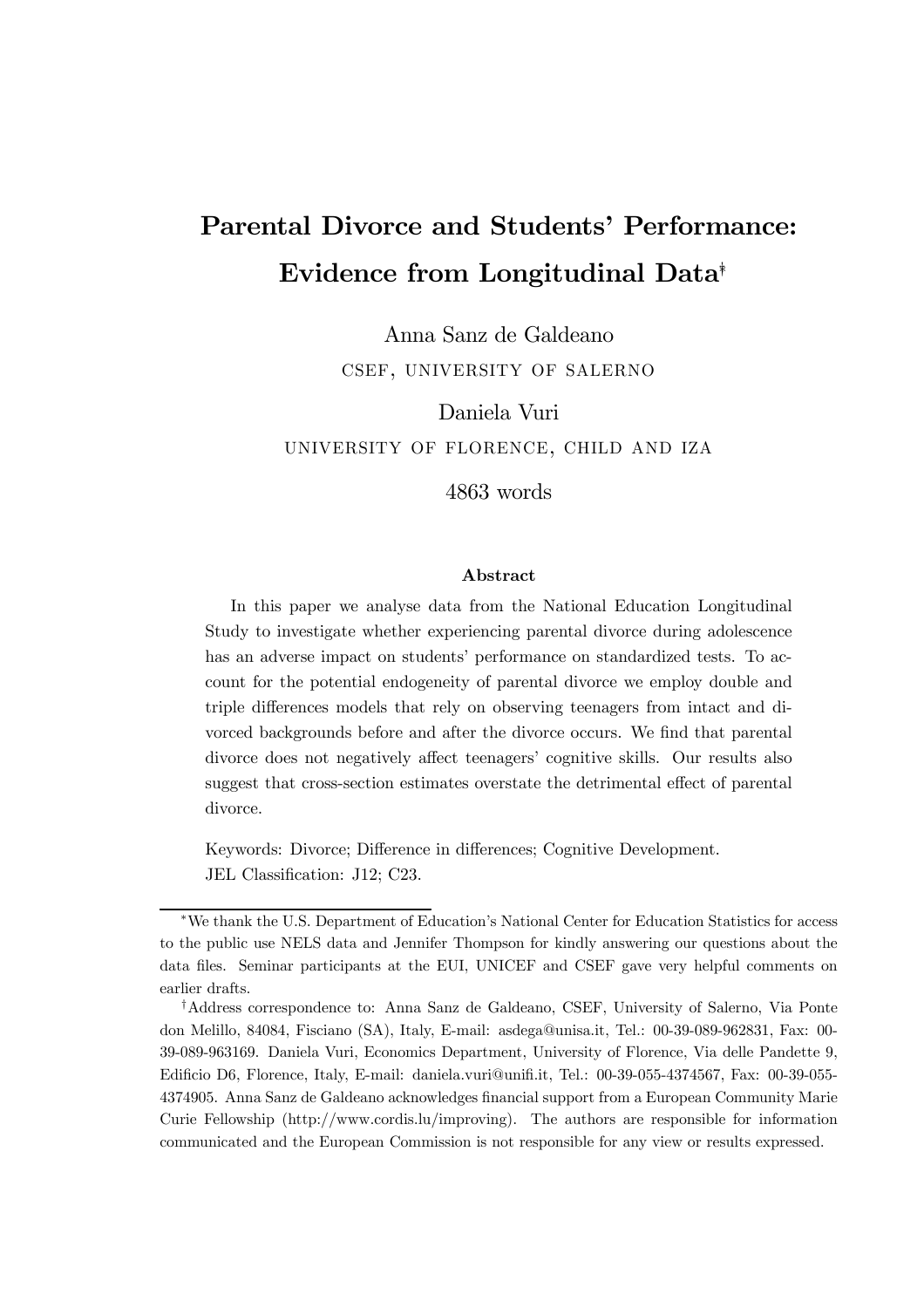### 1 Introduction

Establishing whether parental divorce has a causal negative effect on children's outcomes is a crucial issue for the evaluation of divorce and family laws. Several states in the U.S. have recently started tightening divorce requirements, reversing the liberalizing trend in divorce laws that began around  $1970$ . <sup>1</sup> The proponents of tightening the divorce regime often argue that making divorce easier has negative consequences for children. However, as pointed out by Gruber (2004), this argument relies on three implicit suppositions. First, that easier divorce regulations cause an increase of divorce rates. Empirical work on this supposition has reached mixed conclusions: while Friedberger (1998) finds that there is an impact of unilateral divorce on divorce rates in the U.S., the evidence presented by Wolfers (2003) indicates that the increase in divorce rates is only transitional, disappearing after a decade. Second, that changes in divorce regulation only have an impact on families and children through their effect on the propensity to divorce. The third supposition that drives criticism of easier divorce regulations, on which this paper focuses, is that divorce has an adverse impact on children.

There is an enormous literature that finds that experiencing parental divorce is negatively related to a wide variety of children's outcomes such as educational attainment, fertility choices (specially non-marital birth during teenage years), future earnings, employment status and welfare recipiency among others (many of these stud-

<sup>1</sup>Unilateral divorce, which requires the willingness of only one spouse to divorce, rather than the consent of both spouses, was rare before the late 1960s but was in place in most states by the mid-1970s.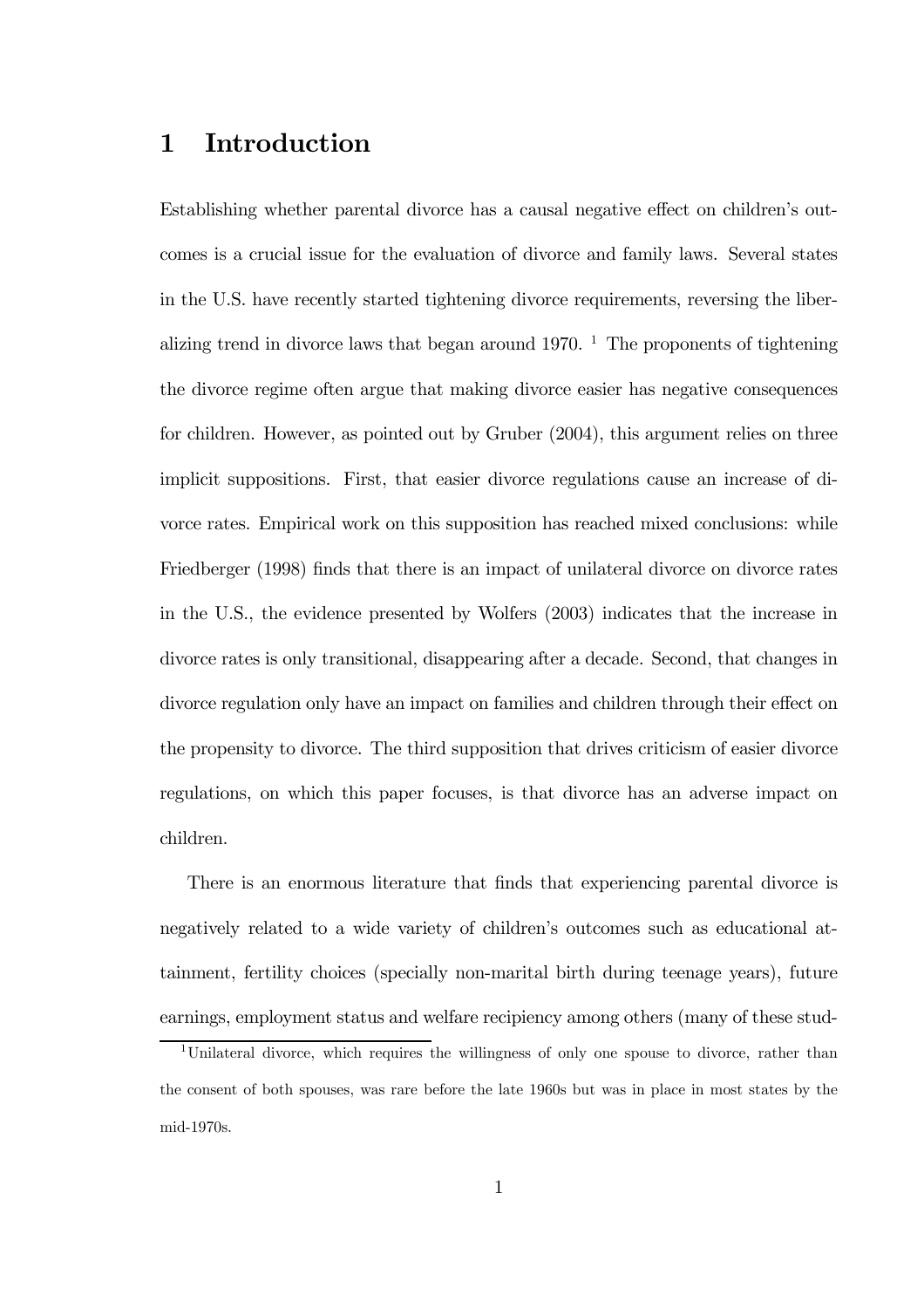ies are reviewed in Amato and Keith 1991, and Haveman and Wolfe 1995). However, this large literature can hardly be interpreted causally because divorce is associated with socioeconomic characteristics that also determine children's attainments. For instance, there is a negative relationship between divorce and men's earning ability (Sander 1986). Moreover, even if socioeconomic information is available, the question of causality is further complicated because it is unlikely that these observable variables can fully capture the unobservable differences that may exist between families that choose to divorce and intact families; for example, it may be the conflict associated with divorce, rather than divorce per se, what leads to children's inferior outcomes. Therefore, it is easy to overstate the detrimental impact of divorce.

Several studies have stressed the difficulties associated with the endogeneity of parental divorce. Manski et al. (1992) present and interpret alternative estimates of the effect of family structure on high school graduation, obtained under differing assumptions about the process generating family structure and high school outcomes. Sandefur and Wells (1997) and Bjorklund et al. (2004) use sibling data to control for unmeasured characteristics of families that are common to siblings. Corak (2001) assumes that parental loss by death is exogenous and argues that children with a bereaved background offer a benchmark to assess the endogeneity of parental loss through divorce, considering that any difference between the outcomes of individuals from bereaved and divorced backgrounds represents the consequences of an endogeneity bias. In a related paper, Lang and Zagorsky (2001) also consider parental death as an exogenous source of parental absence. Gruber (2004) states that "what is required to appropriately identify the impact of divorce is an exogenous instrument that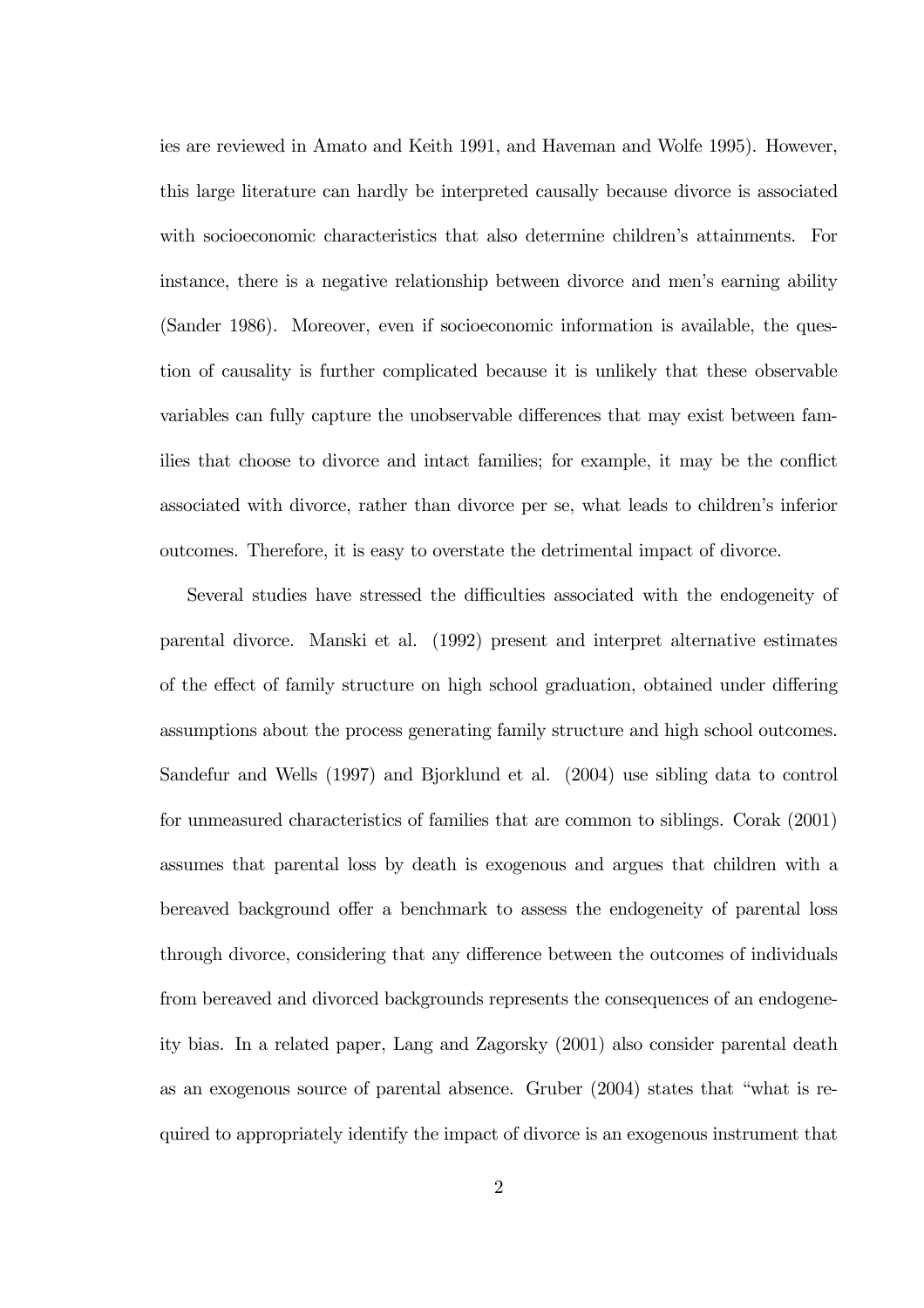causes some families to divorce and others not, based on a factor independent of the determinants of their children's outcomes" (p. 806). However, a valid instrument is hard to find in this context and not even changes in divorce laws could be considered as such if, as suggested by Stevenson and Wolfers (2003), changes in divorce regimes may directly affect the nature of intrafamily bargaining, with potential implications for children's outcomes.

In this paper we revisit the question of whether parental divorce leads to children's worse outcomes using a nationally representative sample of youths from the National Education Longitudinal Study of 1998 (NELS: 1988). We expand the existing empirical literature in two important ways. First, we examine the relationship between parental divorce and student's performance on standardized tests. Test scores are often used to evaluate the performance of students, teachers and schools (Kane and Staiger 2002) and many studies have shown that scores on cognitive tests taken during adolescent years are important determinants of future wages and employment probabilities (Murname et al. 1995; Neal and Johnson 1996; Cawley et al. 1997; Currie and Thomas 2001; Zax and Rees 2002). There is also evidence that the greater dispersion of cognitive test scores in the United States plays a role in explaining the fact that wage inequality is higher in the U.S. than in Europe (Blau and Kahn 2004). Moreover, psychologists (e.g. Harris, 1983) have shown that children's scores in cognitive and developmental tests are strong predictors of later outcomes. This voluminous literature suggests that test scores are important variables to examine.

Second, our empirical approach, which is different from methods used in the literature, allows for the possibility that parental divorce is correlated with unobserved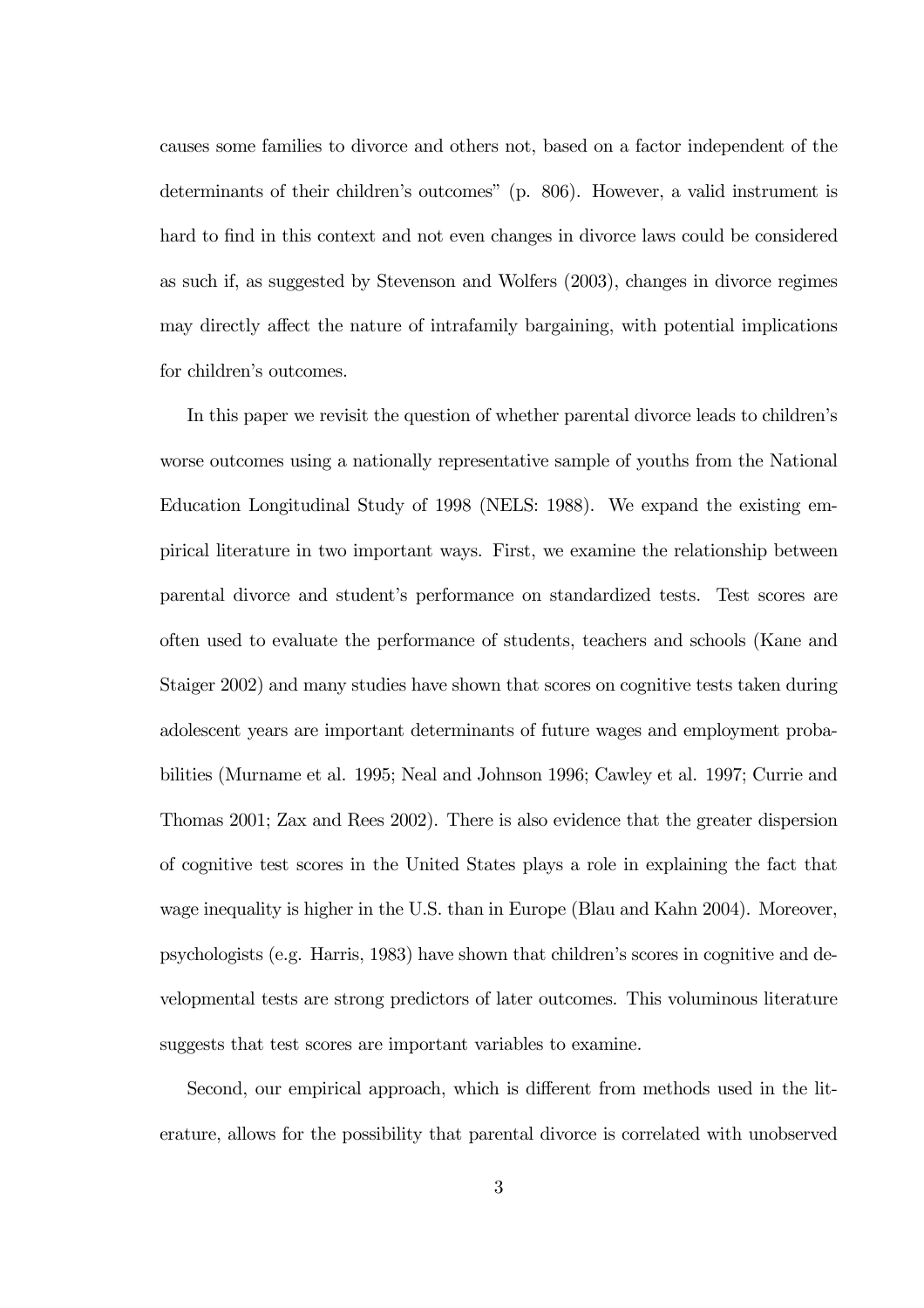family characteristics that may influence children's outcomes. The longitudinal nature of the NELS allows us to account for the potential endogeneity of parental divorce by using double and triple differences models that rely on observing the outcomes of children from intact and divorced backgrounds before and after the divorce takes place.

Our main finding is that parental divorce does not adversely affect teenagers' cognitive skills. Teenagers from divorced families appear to perform worse than their counterparts from intact families before the divorce actually takes place. Our results also suggest that cross-section estimates actually overstate the detrimental effect of parental divorce.

The paper proceeds as follows. Section 2 lays out our empirical strategy for identifying the impact of parental divorce on adolescents' cognitive ability. The data set used is described in Section 3. Section 4 discusses the results and Section 5 offers some concluding comments.

### 2 Empirical Model

Let  $Y(i, t)$  be the outcome of interest for teenager i at time t. As a starting point, let us assume that we observe the population of youths in two periods,  $t = 1$  and  $t = 2$ . Between these two periods, some fraction of the population experiences parental divorce. We denote  $D(i, t) = 1$  if teenager i has experienced parental divorce between period 1 and period 2 and  $D(i, t) = 0$  if teenager i's parents are still married in period 2. Since teenagers are only exposed to parental divorce after period 1,  $D(i, 1) =$ 0 for all i by definition and youth with  $D(i, 2) = 1$  are called treated while those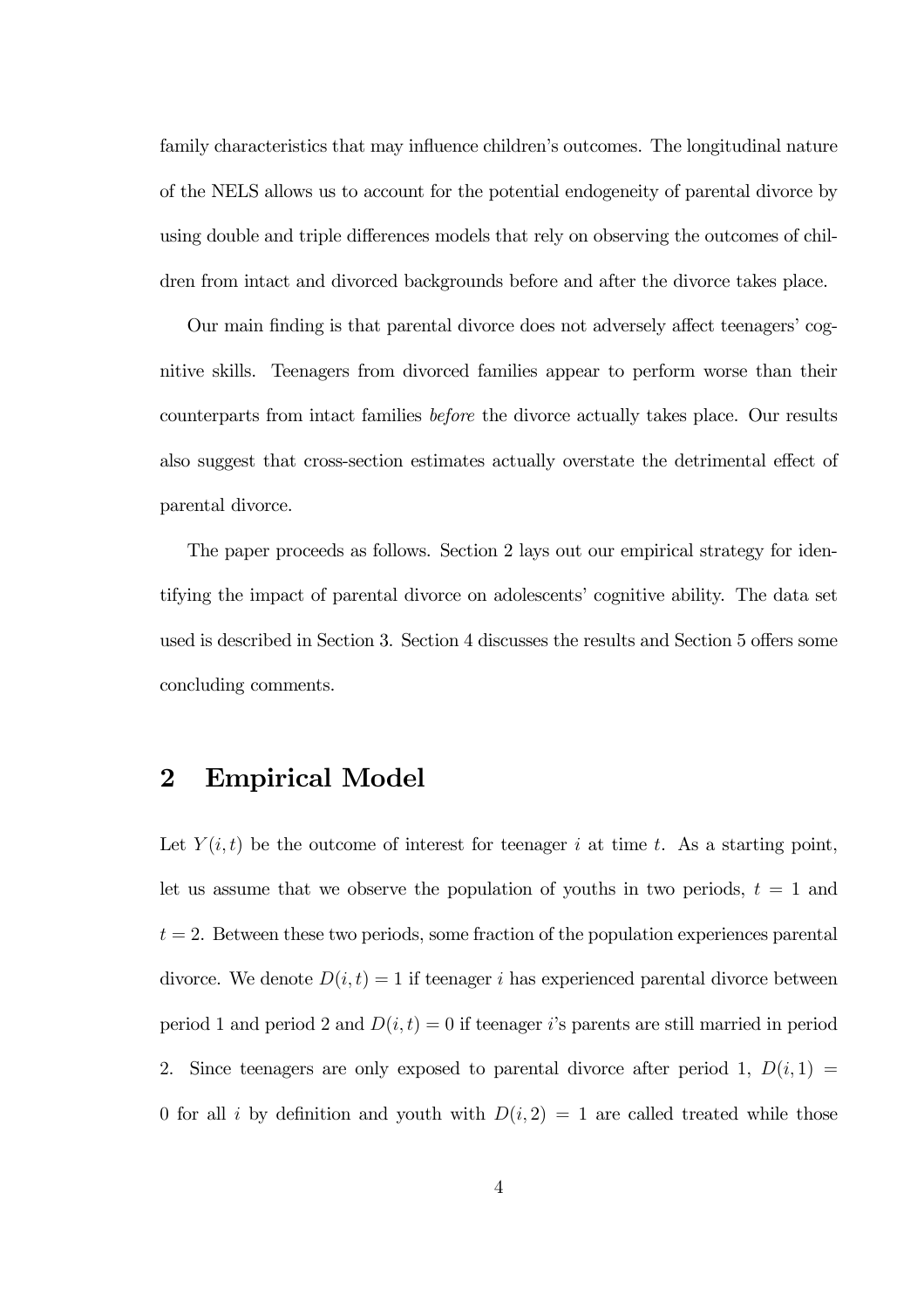with  $D(i, 2) = 0$  are called controls. The following formulation of the difference-indifferences (DID) framework is based on that in Ashenfelter and Card (1985) and Abadie (2005). Suppose that  $Y(i, t)$  follows a components-of-variance scheme:

$$
Y(i,t) = \delta(t) + \alpha \cdot D(i,t) + \eta(i) + \upsilon(i,t)
$$
\n<sup>(1)</sup>

where  $\delta(t)$  is a time-specific component,  $\alpha$  is the impact of parental divorce and  $v(i, t)$ is a serially uncorrelated transitory component. Finally,  $\eta(i)$  is an individual-specific component that represents unobserved pre-disruption characteristics such as the conflict between the parents or the stress and friction associated with an unhappy family life. If  $D(i, t)$  is independent of  $\eta(i)$  and  $\nu(i, t)$ , then the difference in test scores between treated and controls in  $t = 2$  will estimate the effect of parental divorce  $\alpha$ . However,  $D(i, t)$  is very likely to be correlated with  $\eta(i)$ .

Given the longitudinal nature of the NELS:1988, which we describe in detail in the next section, both pre-divorce and post-divorce data are actually available. Hence, one could control for  $\eta(i)$  by comparing the scores of teenagers from divorced families with the scores of these same teenagers before the divorce occurs. However, this comparison might be contaminated by temporal variation in test scores that is not due to parental divorce. Since not all the teenagers in the population experience parental divorce, teenagers from intact families can be used to identify temporal variation in the outcome that is not due to divorce. This is the main idea behind the DID estimator.

Differencing  $(1)$  with respect to t we obtain:

$$
Y(i,2) - Y(i,1) = \delta + \alpha \cdot D(i,2) + (v(i,2) - v(i,1))
$$
\n(2)

where  $\delta = \delta(2) - \delta(1)$ . The parameters of interest are identified under the condition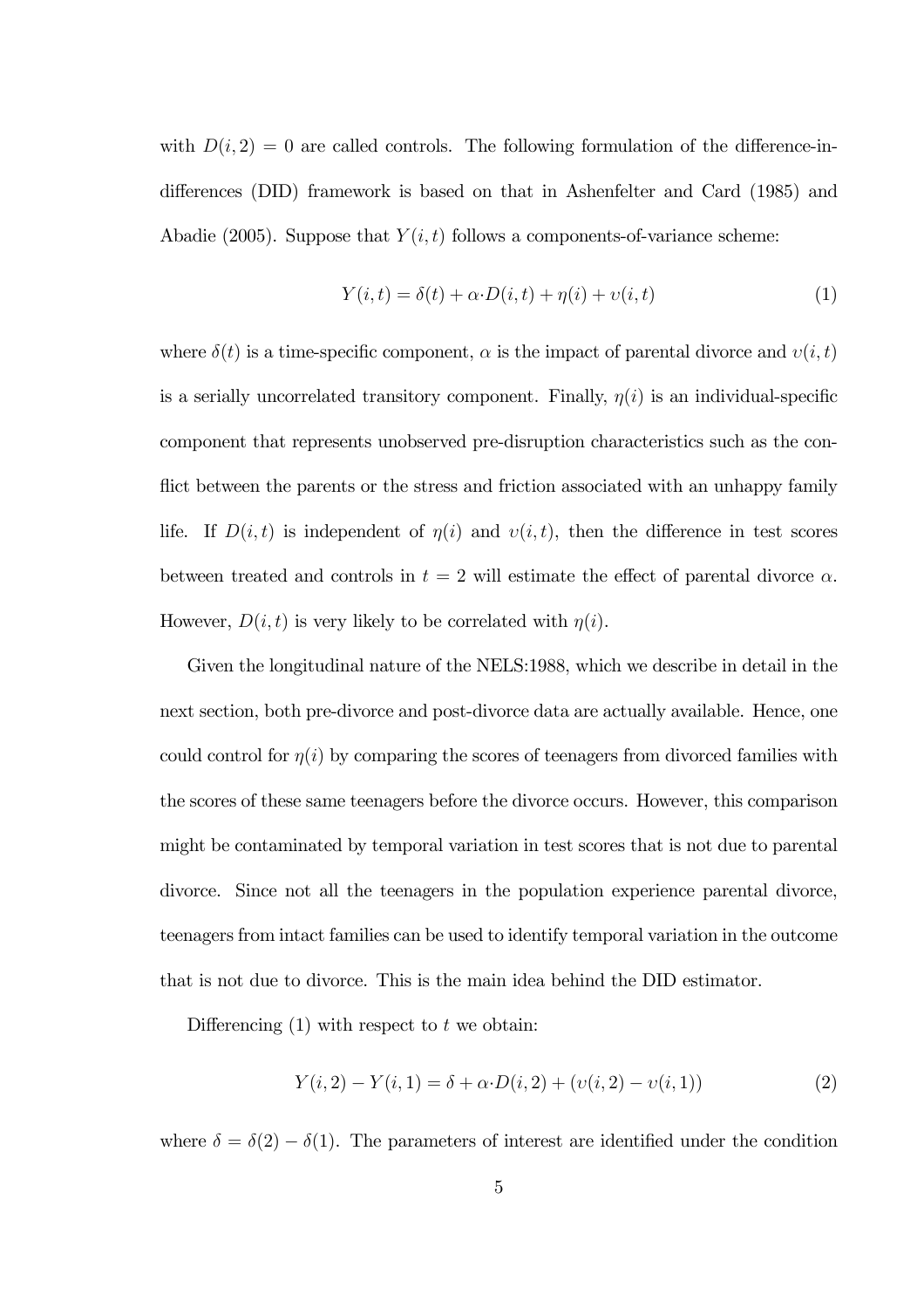$P(D(i, 2) = 1 | v(i, t)) = P(D(i, 2) = 1)$  for  $t = 1, 2$ . Under this restriction, the least square estimator of  $\alpha$  is the sample counterpart of the following equation:

$$
\alpha = \{ E[Y(i, 2)|D(i, 2) = 1] - E[Y(i, 2)|D(i, 2) = 0] \}
$$

$$
- \{ E[Y(i, 1)|D(i, 2) = 1] - E[Y(i, 1)|D(i, 2) = 0] \}
$$

Note that  $P(D(i, 2) = 1|v(i, t)) = P(D(i, 2) = 1)$  for  $t = 1, 2$  implies that  $(v(i, 2)$  $v(i, 1)$  is mean independent of  $D(i, 2)$  and therefore that, in absence of parental divorce, the average test scores for the treated would have experienced the same variation as the average test scores for the controls. This assumption may be implausible if treated and controls are unbalanced in covariates that are thought to be associated with the dynamics of the outcome variable. Hence, we introduce covariates linearly in equation  $(2)$ :<sup>2</sup>

$$
Y(i,2) - Y(i,1) = \delta + \alpha \cdot D(i,2) + X'(i)\pi + (v(i,2) - v(i,1))
$$
\n(3)

where  $\pi = \pi(2) - \pi(1)$  and  $X(i)$  is a vector of observed characteristics that are assumed uncorrelated with  $v(i, t)$ . Note that the model is now identified under the conditional restriction  $P(D(i, 2) = 1 | X(i), v(i, t)) = P(D(i, 2) = 1 | X(i))$  for  $t = 1, 2$ . In other words, if non-parallel test score dynamics for the treated and the controls can be explained by including covariates, then model 3 is identified. Accordingly, the plausibility of this condition relies on the inclusion of a rich set of covariates. However, if the dynamics of test scores depend on unobservables, or, in other words, if the unobserved variation associated with divorce is not fixed over time, identification

<sup>2</sup>Heckman et. al. (1997) and Abadie (2005) propose DID estimators based on conditional identification restrictions which treat covariates non parametrically.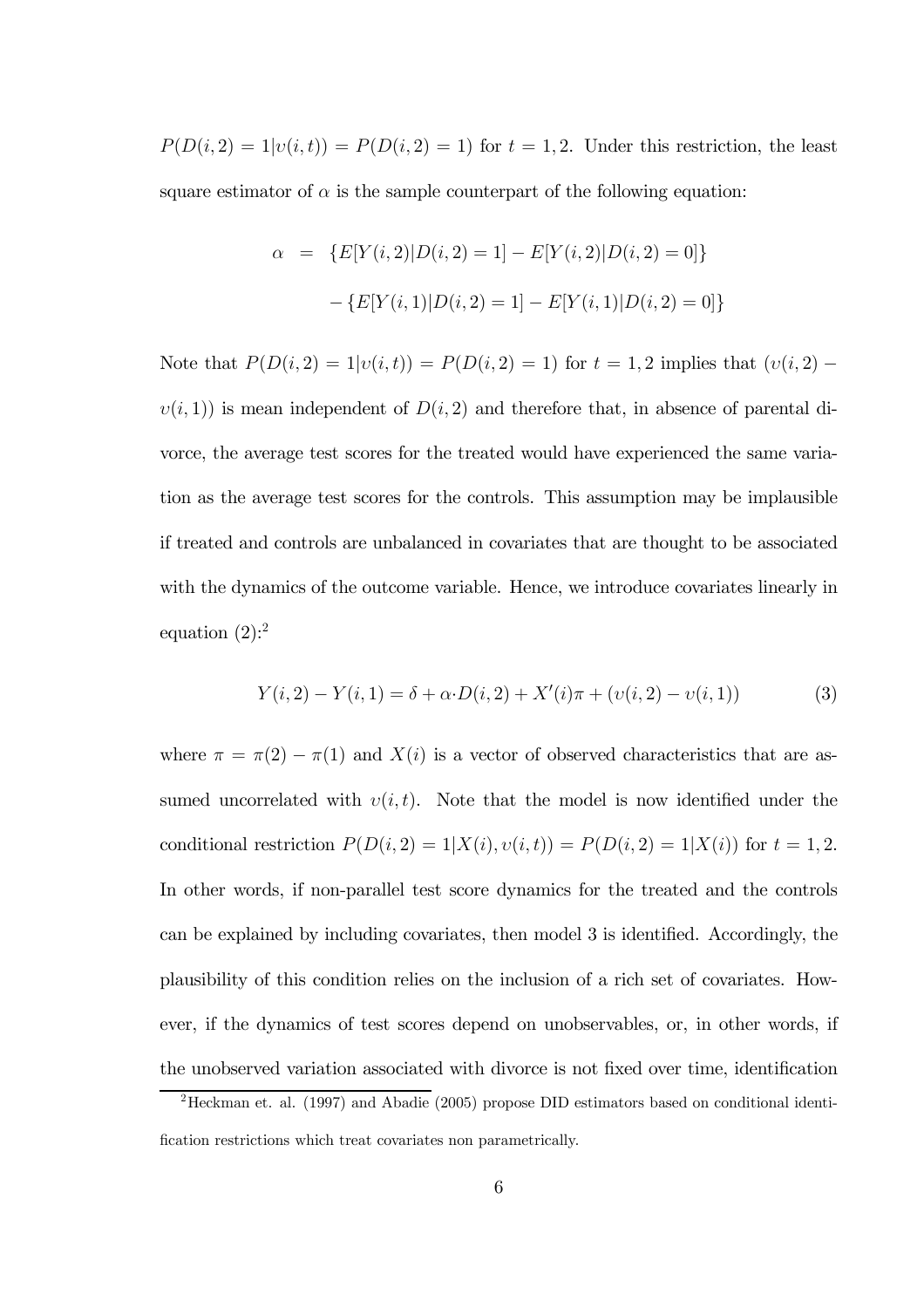breaks down.3 One way to assess the plausibility of the identifying condition is to use data on more than one pre-divorce period (that is, use data for  $t = 0$  as well) to apply the DID estimator to at least two pre-divorce periods and test that  $\alpha$  is equal to zero:

$$
Y(i,1) - Y(i,0) = \gamma + \alpha \cdot D(i,2) + X'(i)\tau + (v(i,1) - v(i,0))
$$
\n(4)

where  $\gamma = \gamma(1) - \gamma(0)$  and  $\tau = \tau(1) - \tau(0)$ . Alternatively to the DID model and in order to relax its identifying condition, we also apply a difference-in-difference-in-differences (DIDID) estimator to the three data periods. The DIDID model, which is obtained by substracting equation 4 from equation 3, is identified under the more general condition that unobserved factors jointly influencing cognitive development and the probability of divorce grow at a constant rate.4

### 3 Data

The individual data used in this paper are from the National Educational Longitudinal Study of 1988 (NELS:88), a continuing study sponsored by the U.S. Department of Education's National Center for Education Statistics. A nationally representative sample of 24,599 8-th graders were first surveyed in 1988. Many of these same students were re-surveyed through four follow-ups in 1990, 1992, 1994 and  $2000$ <sup>5</sup>. The first follow-up includes responses from approximately 17,500 of the students from the

<sup>3</sup>Or, more generally if it does not grow at the same rate on average for the treated and the control groups.

<sup>&</sup>lt;sup>4</sup>Note that this growth rate can differ between the treated and the control groups.

<sup>&</sup>lt;sup>5</sup>The last two follow-ups are not used in this analysis because the outcome of interest is collected only in the first three waves of the panel.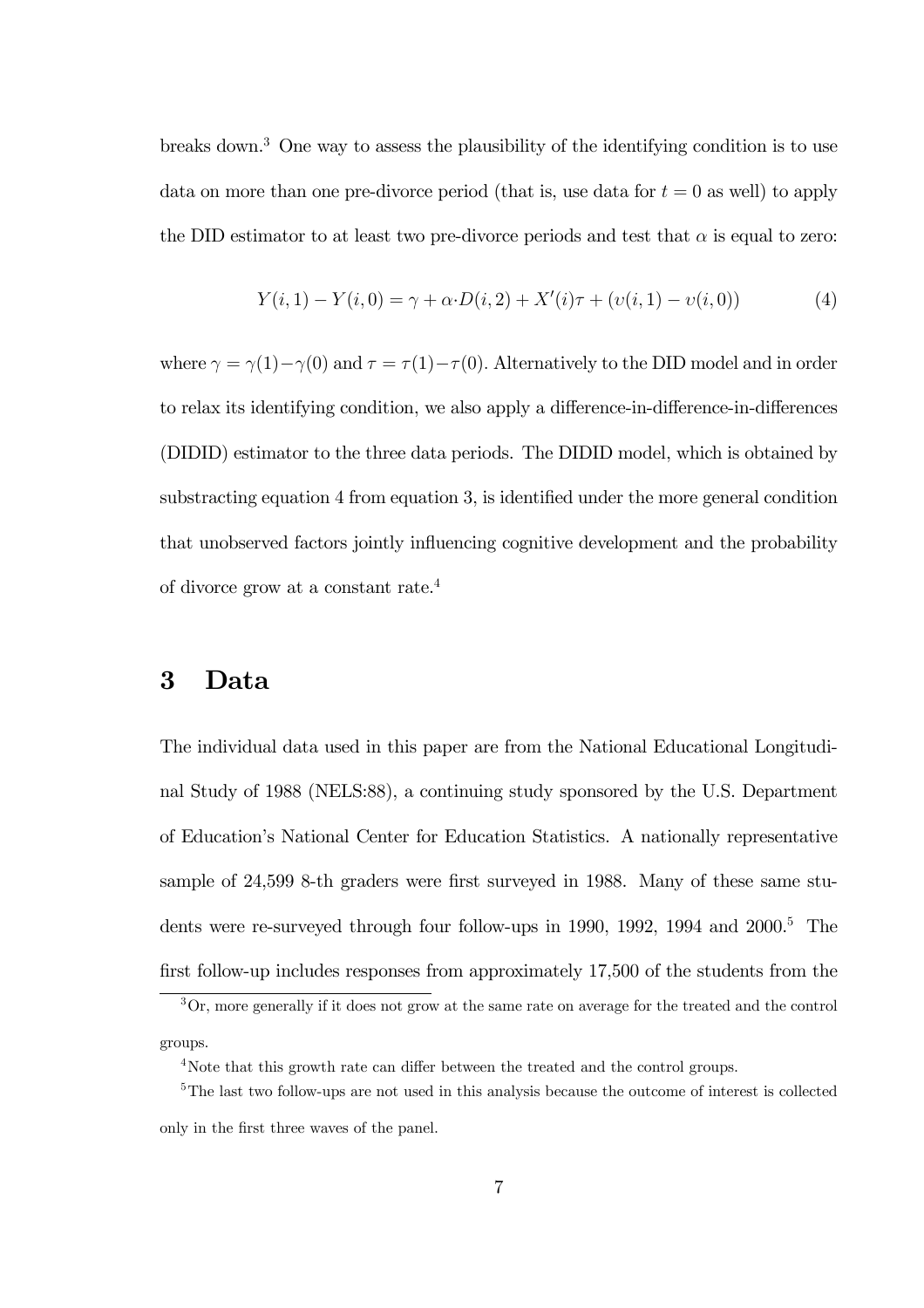first wave while the second follow-up includes approximately 16,500 students from the original cohort.

On the questionnaires, students reported on a range of topics including school, work and home experiences. Depending on the year, data were also collected from parents, schools and teachers. In addition, for the three in-school waves of data collection (1988, 1990 and 1992), cognitive tests were administered. The administration of cognitive tests in multiple waves allows us to analyse the impact of changes in teenagers' lives on their performance on standardized tests.

The NELS:88 cognitive test battery consists of multiple choice tests in four subject areas: reading comprehension, mathematics, science and history/citizenship/geography. In the base year, all students received the same set of tests. In order to avoid "ceiling" and "floor" effects, that is, many students getting either all items correct or incorrect, the reading and mathematics tests in the first and second follow-ups were tailored to students' ability levels in the previous wave. Item Response Theory was used to develop scores that are on the same scale and thus can be compared to measure gains in achievement over time. The maximum possible scores that a teenager could achieve are 81 in mathematics, 38 in science, 47 in history and 54 in reading.

Our identification strategy, described in the previous section, requires observing teenagers' outcomes before and after parental divorce.<sup>6</sup> Therefore, we depart from a sample of approximately 16,500 teenagers who participated in the first three waves of the data. Furthermore, our estimation strategy requires having information on test

 $6N$ ote that our double and triple differences models do not allow us to examine adult labour market and demographic outcomes, since they are only observed after parental divorce.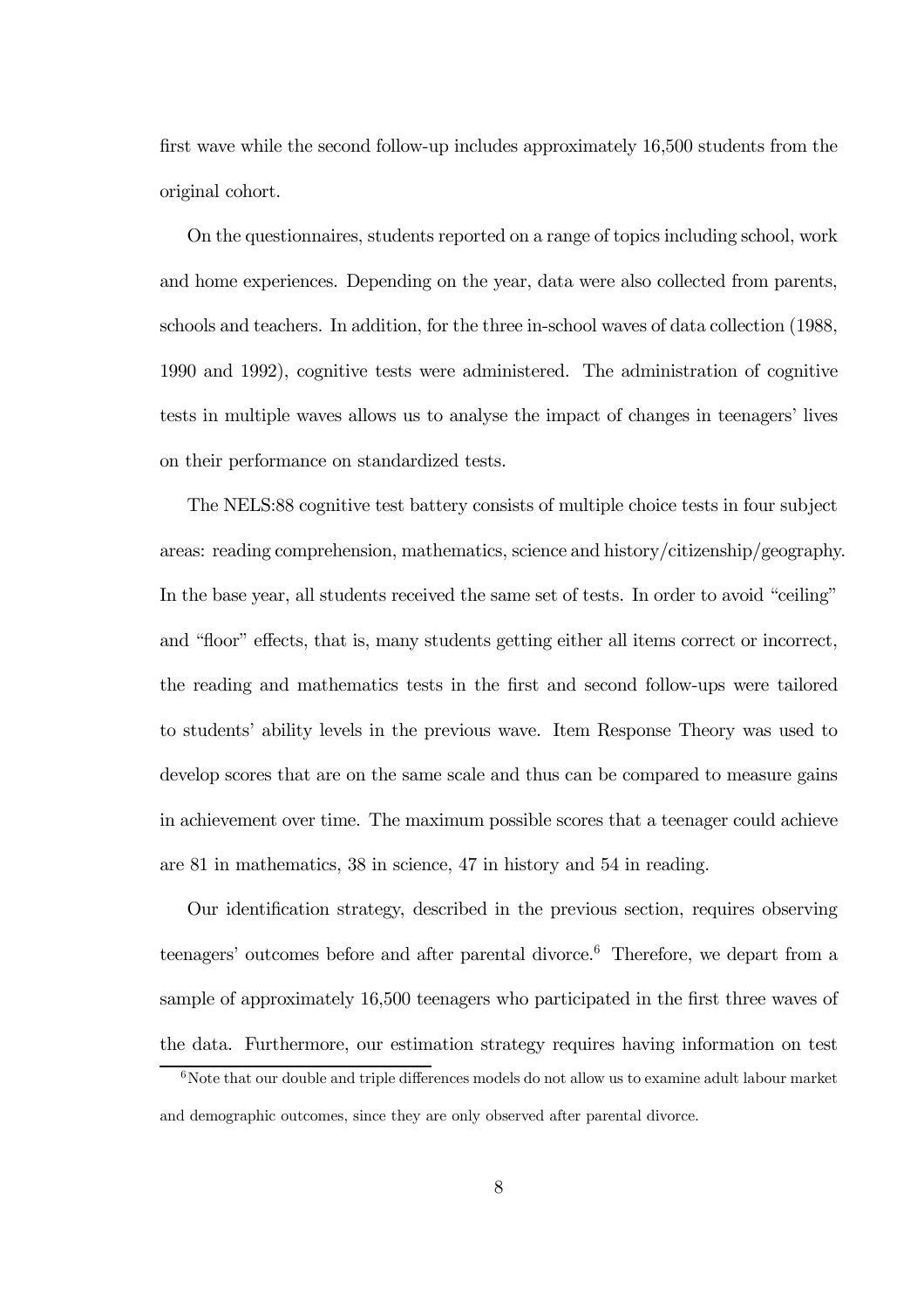scores in at least two points in time and being able to code family transitions during high school. A unique feature of the NELS:88 data is that youth who leave high school prior to graduation continue to be interviewed throughout the longitudinal study. It is therefore possible to include in our analyses dropouts who are not represented in other national school-based surveys. Moreover, students who had transferred out of the school from which they had initially been selected were subsampled and reinterviewed. It is also worth noting that all statistics presented in this paper are weighted using NELS:88 weights, which attempt to compensate for unequal probabilities of selection and to adjust for the effects of nonresponse.7

In order to code family transitions, we have used information from the parent questionnaires and we have contrasted it with the information provided by students. We have classified families into two broad categories in 1988: intact families (with both biological parents) and non-intact families (stepfamilies and single parent families). For the majority of our analyses, which require observing teenagers before and after parental divorce, we have departed from the sample of students from intact families in 1988 and then identified those who experience parental divorce during high school and those whose families remain intact.<sup>8</sup> In order to focus on the impact of parental divorce,

7Weights are calculated in two main steps. In the first step, unadjusted weights are calculated as the inverse of the probabilities of selection, taking into account all stages of the sample selection process. In the second step, these initial weights are adjusted to compensate for nonresponse; such nonresponse adjustments are typically carried out separately within multiple weighting cells. The nonresponse adjustment factor was intended to adjust for the fact that some of the sampled students did not participate, that is, did not return a completed questionnaire.

8The NELS:88 information on parental marital status does not allow us to distinguish between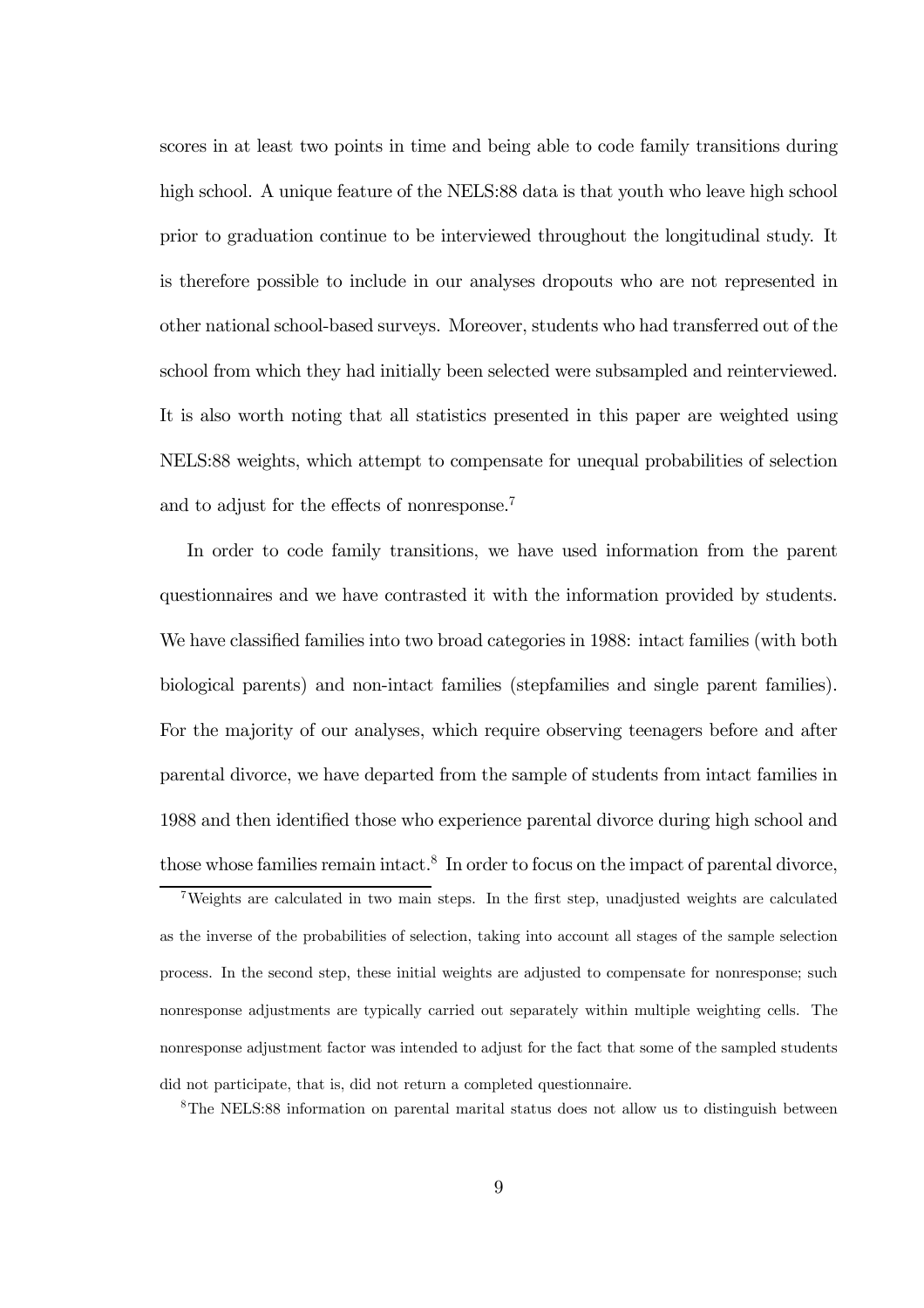we exclude teenagers who experience parental death during high school. Regarding multiple transitions, we have counted families that undergo divorce and subsequently remarry while their child is in high school as divorced families, but our results are unchanged when eliminating these families.

Figure 1 displays mean test scores for teenagers from persistently intact families and for teenagers whose parents divorce before 1988, between 1988 and 1990 and between 1990 and 1992. A number of features are worth noting. First, cognitive test scores rise with age and schooling. This is consistent with the findings of Cawley et al. (1997). Second, teenagers with a divorced background perform worse than their counterparts from intact families. Finally, at least part of this gap is visible before the divorce actually takes place. Accordingly, it is possible that the endogeneity of parental divorce is generating this difference. For example, conflict between parents may lead to both divorce and teenagers' worse outcomes. Another possibility is that parents who are less committed to their families may be more likely to divorce and may also invest less time in their children.

Alternatively, it is possible that the difference in test scores is due to background differences between teenagers from divorced and intact families. The NELS:88 questionnaires also provide additional information on family and school characteristics. Table 1 presents the means and standard deviations of the main variables employed in the statistical analyses for the sample of teenagers from intact two-parent families and for those who experienced parental divorce between 1990 and 1992.<sup>9</sup> Note that separation and divorce. Hence, in what follows we make no distinction between teenagers from divorced and separated family backgrounds.

<sup>9</sup>Similar differences were observed when comparing teenagers from intact backgrounds with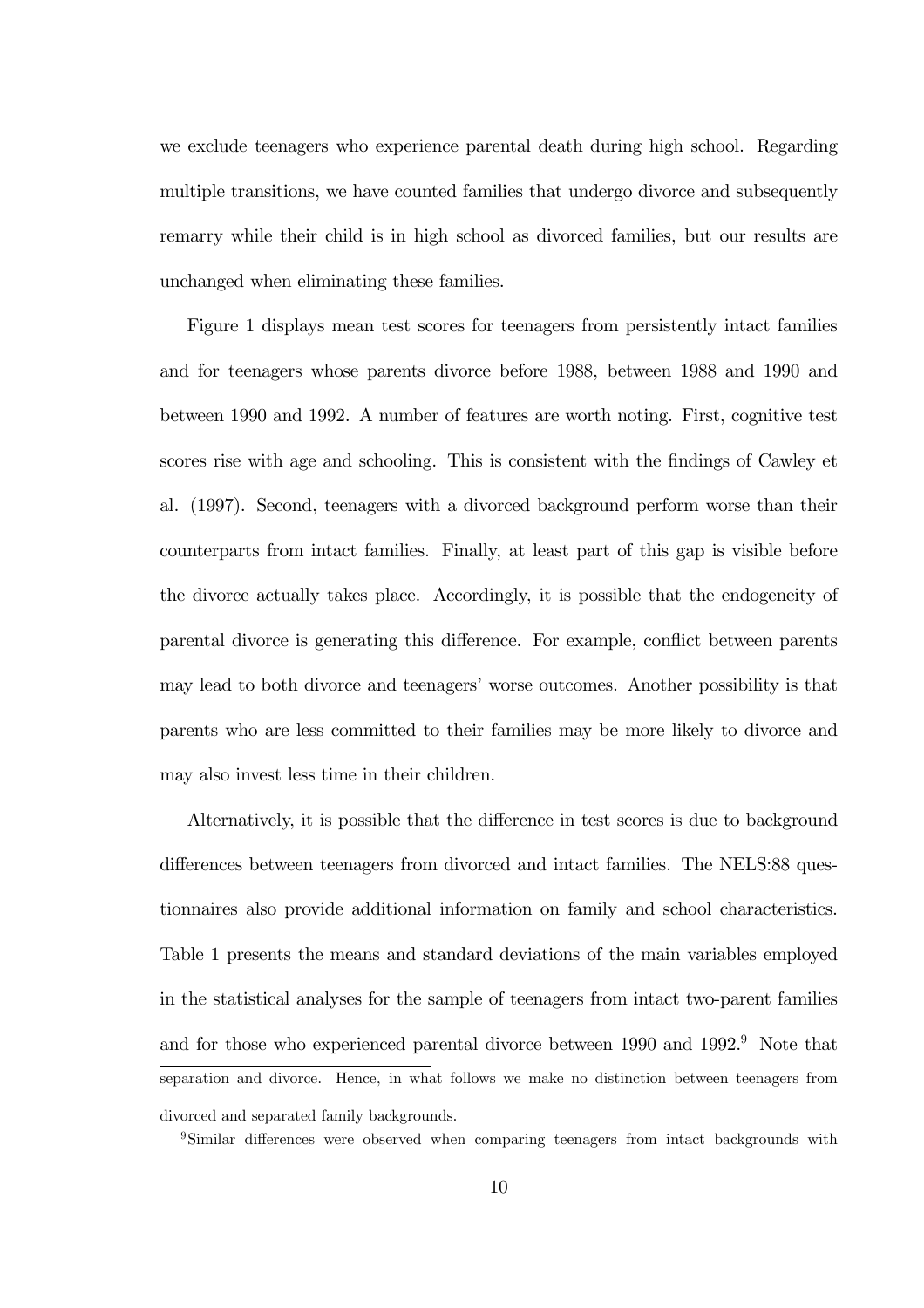

Figure 1: Mean Test Scores by Year

sample sizes correspond to the analysis of mathematics test scores but they do slightly differ for the other examinations. Some observations are lost due to missing information on background and/or school characteristics. In our analyses, we have included dummy variables indicating observations for which information was missing on some characteristics such as parental education, age and place of birth. <sup>10</sup>

In line with the idea that children of divorce come from more disadvantaged backgrounds than children from intact families, Table 1 indicates that teenagers from intact families have better educated parents. Moreover, teenagers of divorce come from families at the  $48^{th}$  centile of the socioeconomic distribution (based on the entire NELS sample), while the average in the intact families sample is at the  $58^{th}$  centile.<sup>11</sup> Table

teenagers who experienced parental divorce before 1988 and between 1988 and 1990.

 $10$ However, our results are robust to the exclusion of these observations.

<sup>&</sup>lt;sup>11</sup>The socioeconomic status variable is based on parental education and occupation and total house-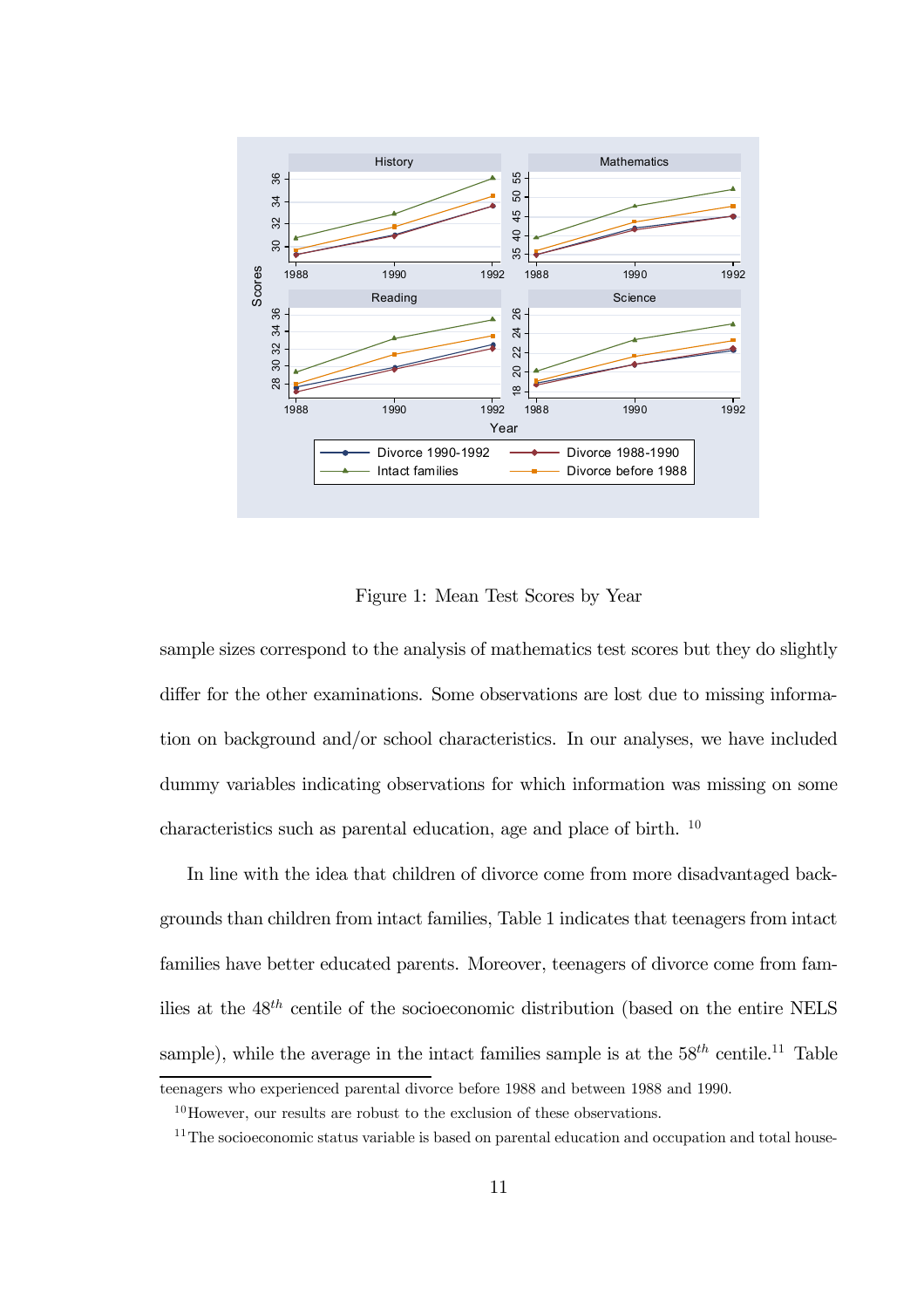1 also reveals that teenagers from divorced families are more likely to work more than 11 hours per week, be Black or Hispanic, not being catholic, live in the South or in the West and attend public schools and schools located in rural areas.<sup>12</sup>

Finally, it is worth remarking that the fact that we analyse teenagers during the high school period may lead to estimate an effect of parental divorce which could be either larger or smaller than the effect of divorce for younger children. On the one hand, parental divorce might have a more detrimental impact for younger children. On the other hand, Painter and Levine (2000) suggest that if the survey is taken during a transitory period after parental divorce, we may overestimate the test scores gap due to this traumatic shock.

## 4 Does Parental Divorce Reduce Teenagers' Cognitive Skills?

### 4.1 Estimation and Basic Results

As a benchmark for later comparisons, equation (1) is first estimated using 1992 information on test scores. OLS coefficient estimates, reported in Table 2 (column 1, row 1 of each panel), are negative and statistically significant at the 1% level for all four examinations. It is found, for example, that teenagers who experience parental divorce between 1990 and 1992 perform 6 points worse than their counterparts from

hold income.

<sup>&</sup>lt;sup>12</sup>We have also checked that the characteristics of our analytical sample do not substantially differ from those of the full sample.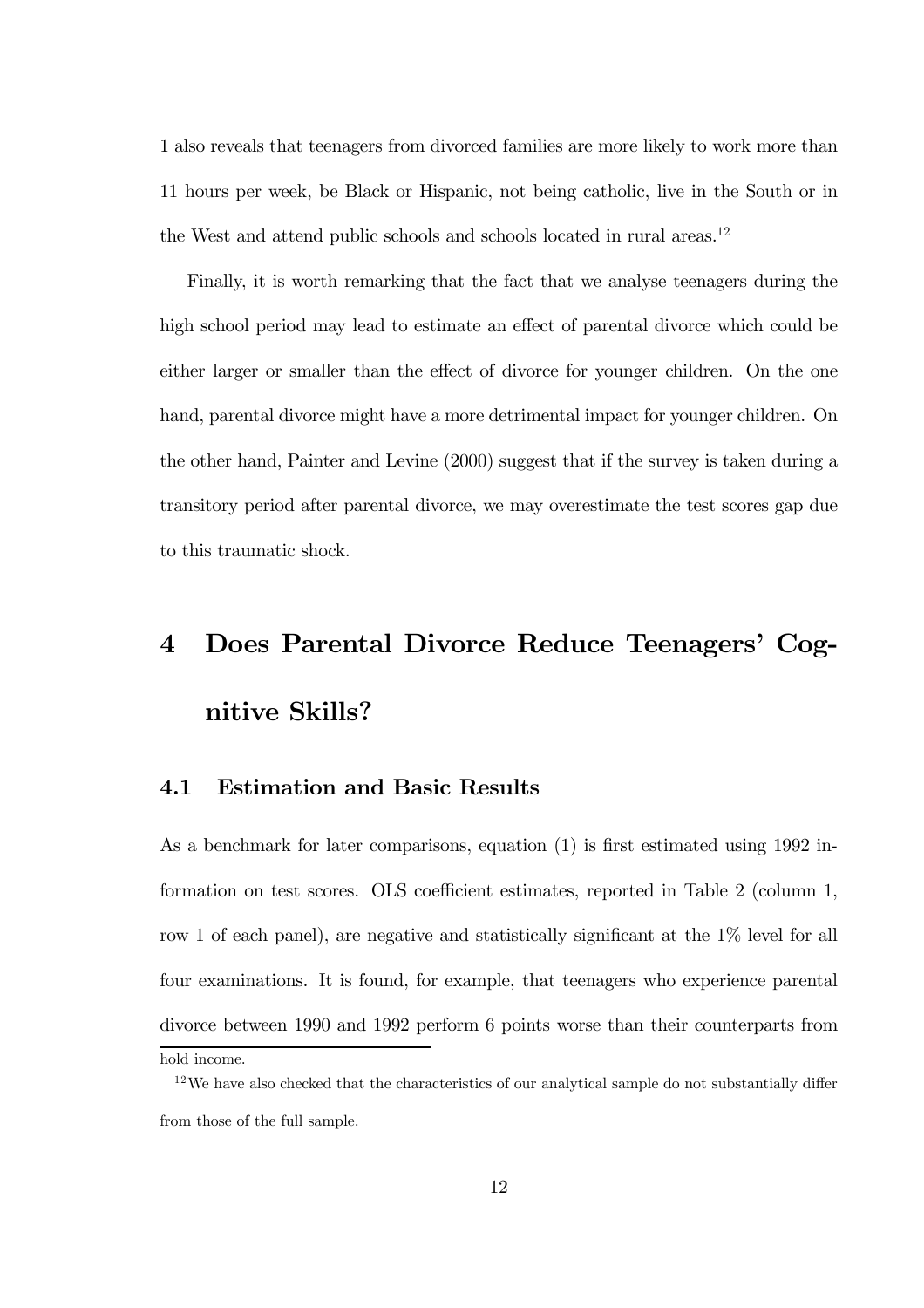intact families on the 1992 mathematics test. To assess the magnitude of these effects, we also use the student's 12th-grade percentile rank based on her 12th-grade score in all the tests as dependent variables. The results of these analyses, shown in column 2, suggest that experiencing parental divorce reduces test score ranks in mathematics, science, history and reading by 12, 11, 11 and 7 percentile points, respectively.

Part of the estimated difference in test scores between teenagers from divorced and intact families may be due to the observed background differences highlighted in Section 3. Hence, we now explore whether these findings are robust to the inclusion of controls.

First, consider the coefficients on some of the explanatory variables, reported in Table 3. There are statistically significant and negative impacts on the mathematics score from being Black or Hispanic, working more than 21 hours per week and attending a public school. On the other hand, having highly educated parents, coming from families with high socioeconomic status, having a working mother, being male and not living in the South appear to increase the mathematics score.<sup>13</sup>

Regarding the impact of parental divorce, conditional estimates for all four examinations are also reported in Table 2 (columns 3 and 4, row 1 of each panel). It is found that parental divorce is associated with a decrease of approximately 4-5 points in the mathematics, science and history percentile ranks, while the reading rank is only reduced by approximately 2 percentile points and it is not statistically significantly. The results suggest that conditional coefficient estimates are substantially smaller in ab-

<sup>&</sup>lt;sup>13</sup>We obtain qualitatively very similar results for the other three examinations, with the notable exception of the statistically significant and negative impact on the reading score from being male.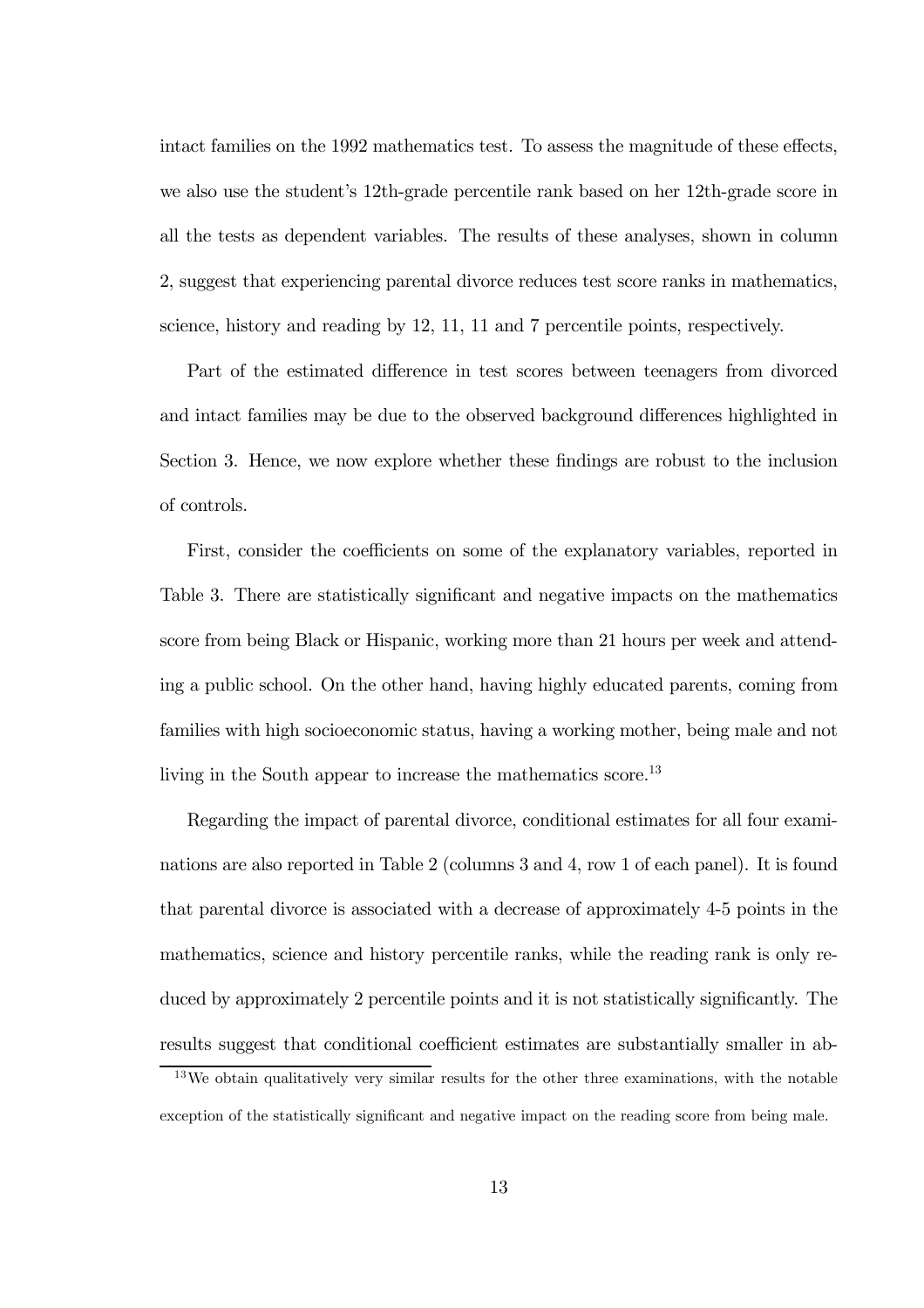solute value than the unconditional estimates displayed in columns 1 and 2. However, they are still negative and (with the exception of the reading examination) statistically significant at standard levels and the associated percentage effects range between 5% (mathematics score) and  $2\%$  (reading score). <sup>14</sup>

The estimated negative effects so far obtained are generally in line with previous studies on the implications of parental divorce. However, they may overstate the detrimental impact of divorce if they measure both the effect of parental divorce and the effect of unobserved family characteristics,  $\eta(i)$ , associated with divorce. In fact, when equation (1) is estimated using 1990 (10th-grade grade) test scores information (Table 2, row 2 of each panel), it is found that, prior to parental divorce, teenagers whose parents will divorce between 1990 and 1992 perform worse than their counterparts from intact families. This is consistent with the results of Piketty (2003), which reveal that pre-separation children do as bad at school as single-parent children in France.

As a next step in our analysis we use a DID estimator, which is obtained by comparing the change in test scores for teenagers who are exposed to parental divorce with the change in test scores for teenagers from intact families. DID estimates without and with covariates (equations (2) and (3), respectively) are displayed in row 3 of each

<sup>&</sup>lt;sup>14</sup>There are alternative ways of assessing the magnitude of the effects. We have also computed the percentage variation of test scores due to parental divorce as  $\frac{\sum_{i=1}^{N}[(\hat{Y}_{1i}-\hat{Y}_{0i})/\hat{Y}_{0i}]}{N} * 100$ , where N is the total number of observations and  $\hat{Y}_{1i}$  and  $\hat{Y}_{0i}$  denote the predicted value of test scores for individual i when experiencing parental divorce and when coming from an intact family, respectively. Another way to compute percentage effects that we have considered is to use the ratio between the estimated OLS coeffcients and the corresponding maximum score values for each examination. These results, not reported, lead to essentially the same conclusions.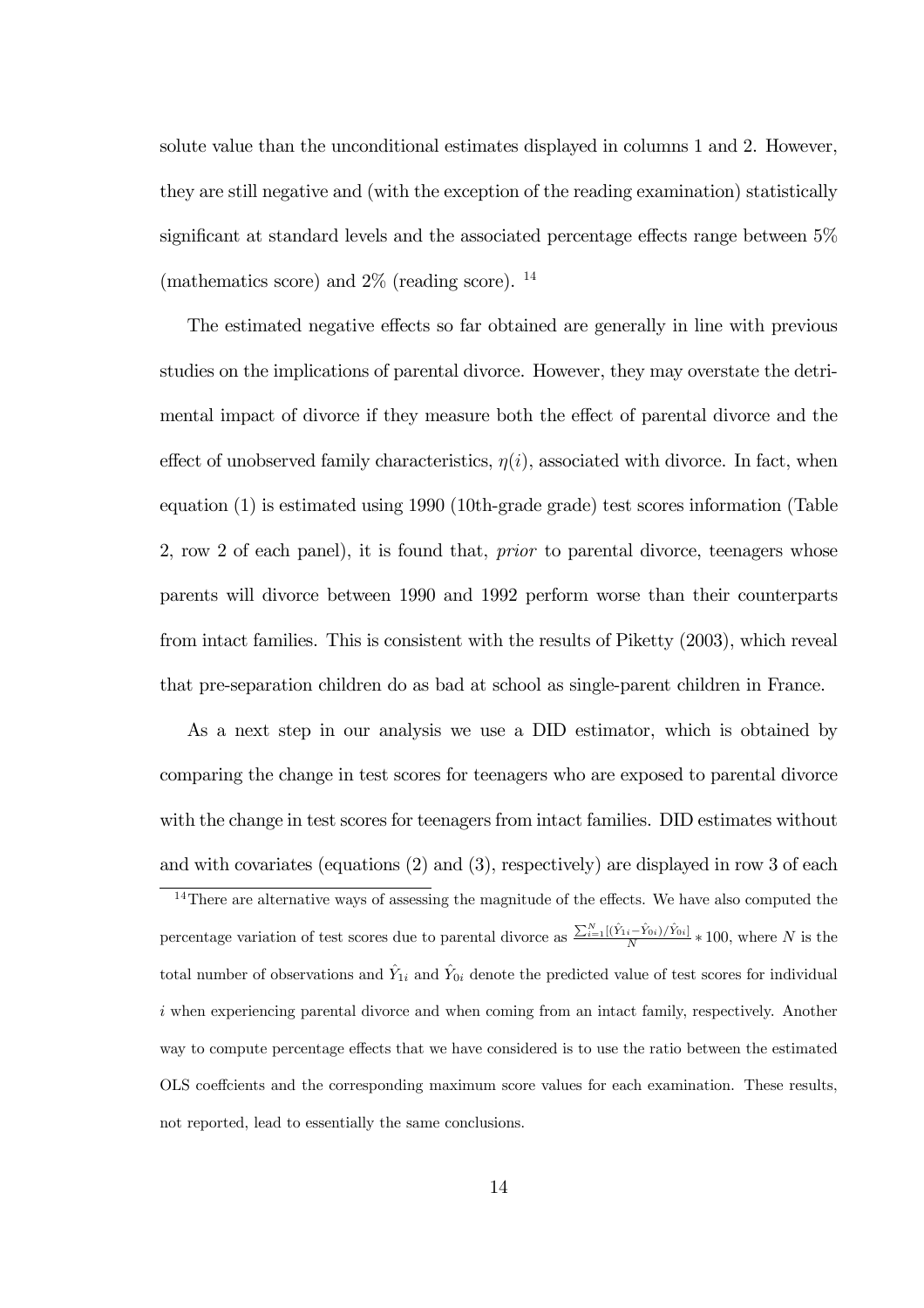panel of Table 2. The evidence suggests that parental divorce is associated with a very modest decrease in the mathematics and history ranks of approximately 2 percentile points, respectively. Moreover, even if these estimates are statistically significant, they translate into negligible percentage effects (not reported).

For the science and reading examinations, parameter estimates are very small in magnitude and statistically insignificant at conventional levels of testing. We have also used the sum of test scores as the outcome of interest, finding that the parameter estimate for the parental divorce variable is very close to zero and statistically insignificant at standard levels. Additionally, we have replicated the previous analyses using teenagers whose parents were divorced by 1988 as the comparison groups. The results associated with this alternative comparison group are remarkably similar and therefore not reported. In sum, the evidence based on the DID estimates suggests that parental divorce does not adversely affect teenagers' cognitive development. Thus the earlier cross-section results actually overestimate the detrimental impact of parental divorce.

As discussed in Section 2, the DID model used so far assumes that in the absence of parental divorce, test scores of teenagers from intact and divorced backgrounds would have followed parallel paths over time. We have applied the DID estimator to periods 1988 and 1990 in order to assess whether this assumption is plausible. While the results are not reported the evidence is suggestive that this assumption may not always apply, since the estimates of  $\alpha$  are negative and in some cases statistically significant at standard levels of testing. Therefore, we now use a DIDID model that identifies our parameter of interest under the more general condition that unobserved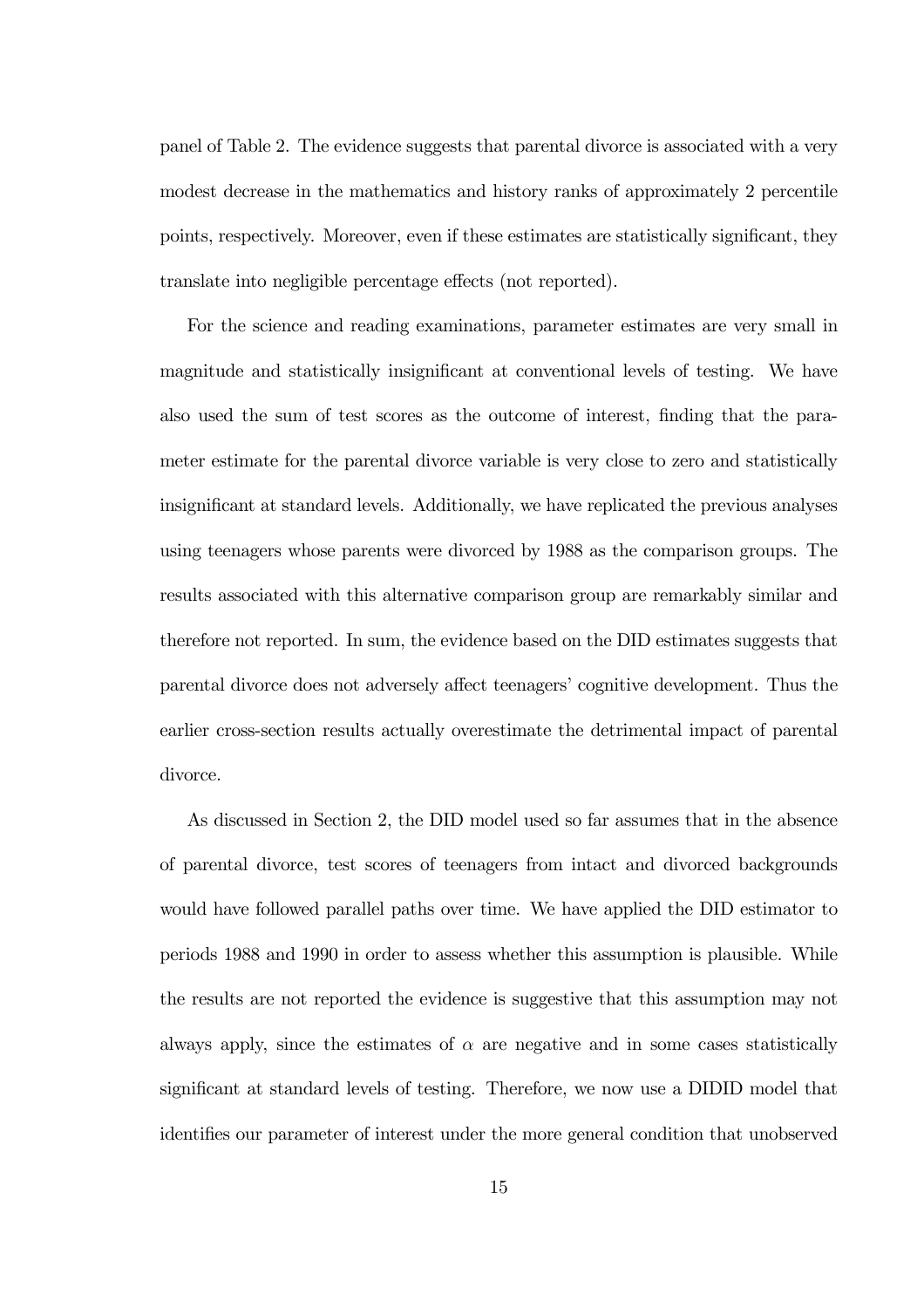factors jointly influencing test scores and the divorce decision grow at a constant rate.

DIDID estimates with and without covariates are reported in Table 4. Parental divorce appears to have a less detrimental impact on math and history scores than implied by the corresponding DID estimates presented in Table 2. For the science and reading examinations, DIDID coefficient estimates are positive and bigger than the corresponding DID estimates displayed in Table 2. However, all estimates are negligible and most of them are statistically insignificant at the 10% level, supporting the previous conclusion that parental divorce does not negatively affect teenagers' cognitive development.<sup>15</sup>. This finding is in line with Corak  $(2001)$ , who uses Canadian administrative data and concludes that, with respect to labor market outcomes such as earnings and use of social programs, the causal impact of divorce is relatively "mild or insignificant"(p. 712). Along the same lines, Lang and Zagorsky (2001) use data from the NLSY and find little evidence that a parent's presence during childhood affects educational and labor market outcomes.

<sup>&</sup>lt;sup>15</sup>The NELS:88 dataset does not contain information on parental marital status after 12th grade. Therefore, one may be concerned that we are underestimating the impact of parental divorce by including in our control group teenagers from families that will go through a divorce after the high school period. In order to address this issue, we have performed a simple simulation exercise: we have assumed that teenagers from intact families with low test scores are those more likely to experience parental divorce later in life and we have re-estimated our DIDID models by dropping from our sample those teenagers from intact families with test scores in the lower tail of the distribution. The results of this analyisis suggest that in order to find a statistically significant effect of parental divorce one would need to eliminate at least 30% of the teenagers currently classified as belonging to intact families and even in this case the magnitude of the estimated effect would not be bigger than 2.3 percentile points.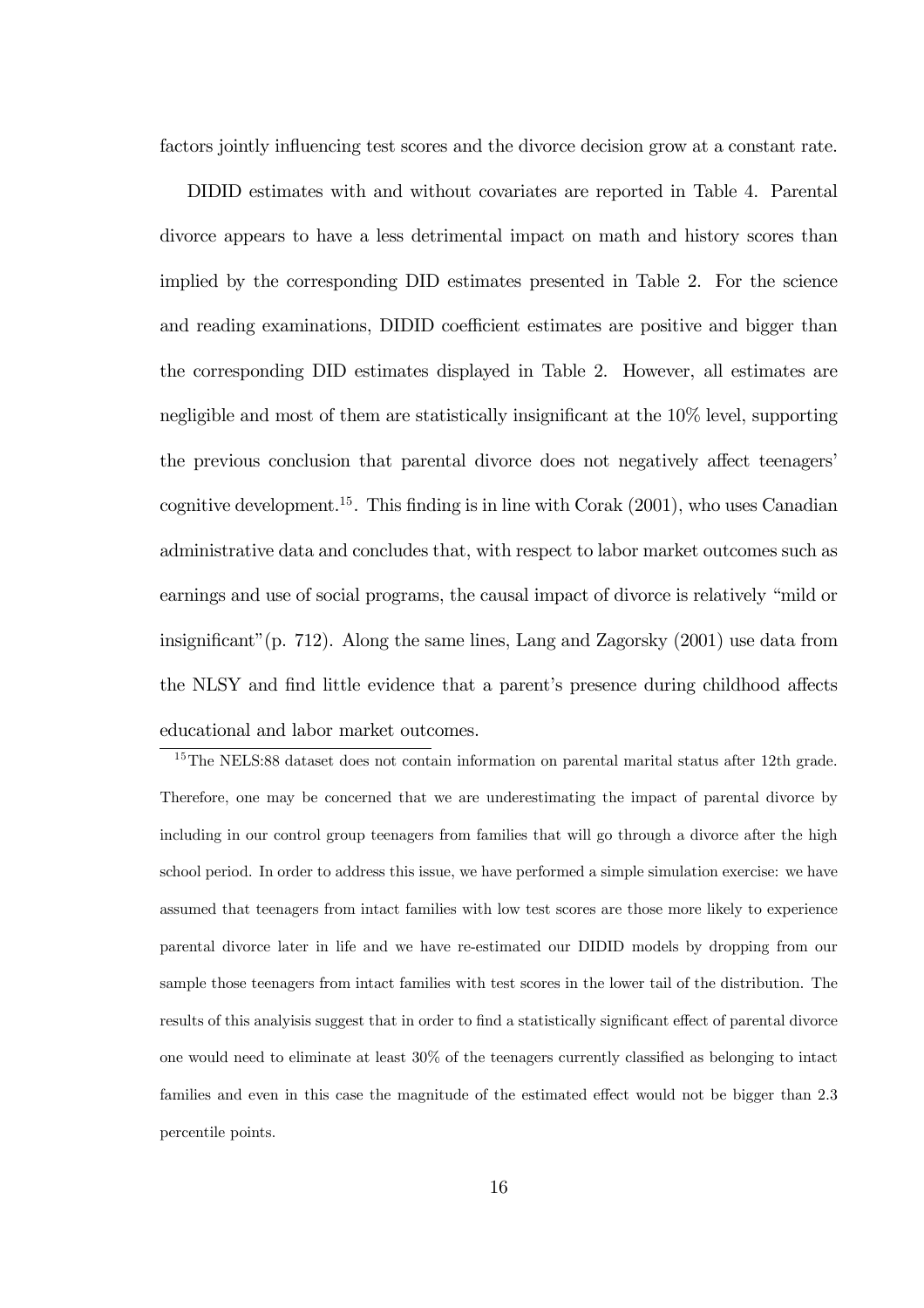## 4.2 The Impact of Parental Divorce by Adolescent Characteristics

Although our analyses mainly focus on the average effect of parental divorce, it may be that it has little impact on most teenagers but a very important impact on certain groups. Hence, we also evaluate the impact of parental divorce for teenagers with specified characteristics in Table 5.

The results in Table 5 reveal that the effect of parental divorce is very small for all the categorizations of the data examined. We find that coefficient estimates are never statistically significant at standard levels and we cannot reject the hypothesis that the effects are equal for the mutually exclusive groups considered. For the sake of brevity, Table 5 only displays results for the mathematics score. However, an examination of the corresponding findings for the science, history and reading scores indicated that they were remarkably similar. This suggests that the impact of parental divorce does not significantly differ across groups of adolescents.

### 4.3 Age at Time of Parental Divorce

We have so far analysed the effect of experiencing parental divorce for the population of teenagers whose parents divorced while they were between the 10-th and 12th-grade. However, the impact of parental divorce may be greater if the divorce occurs when children are younger. Moreover, to the extent that regulations that tighten the divorce regime do not avoid divorce but delay it by a few years, it is also interesting to explore the differences between children whose parents divorced while they were between the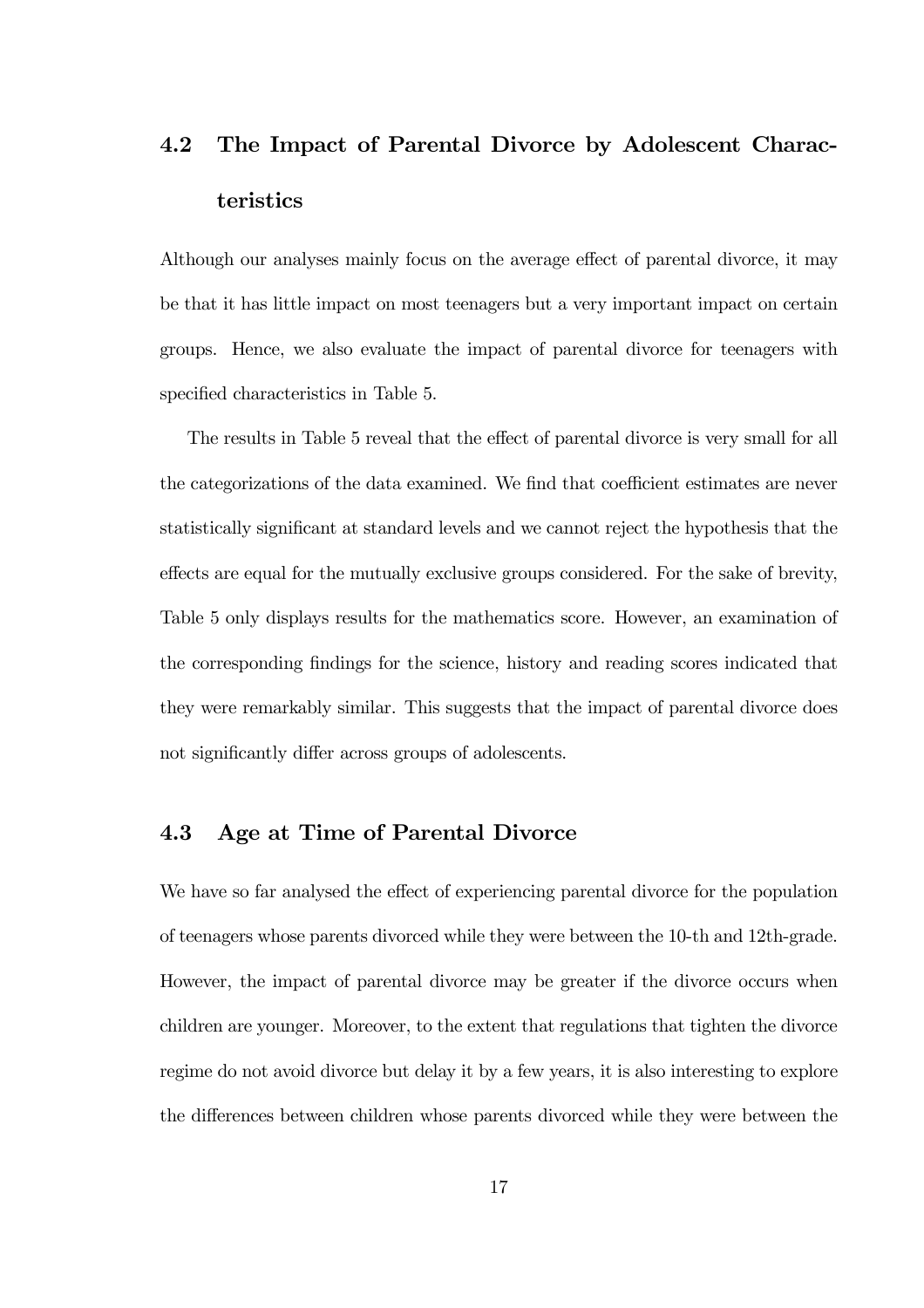10th-grade and 12th-grade grade with children whose parents divorced at earlier ages. Given that cognitive tests were also administered in the 1988 wave of the NELS:88, some evidence on this issue can be provided by estimating the effect of experiencing parental divorce between 1988 and 1990 on the 1990 (10th-grade grade) test scores. The results of this analysis are reported in Table 6.16

All DID coefficient estimates are now negative, including those corresponding to the reading and science examinations, which are positive in Table 2. However, the estimated effects remain very small and statistically insignificant at standard levels in most cases. Moreover we cannot reject the hypothesis that these effects equal those reported in Table 2. This indicates that parental divorce is not more detrimental if it occurs when children are younger, at least as long as they are between the 8-th and 12th-grade grade. This finding is consistent with Cherlin et al. (1995) and Piketty (2003). Cherlin et al. (1995) use British data and find that the timing of parental divorce (ages 7 to 11 versus ages 11 to 16) in a child's life does not make a difference for young adult outcomes. Piketty (2003) obtains analogous results by analysing French data on school performance.

## 4.4 "Less Immediate" Effects of Parental Divorce on Cognitive Ability

Thus far, we have estimated the impact of parental divorce on cognitive development in a relatively short interval after the divorce occurs. However, the effect of parental

<sup>&</sup>lt;sup>16</sup>Note that in this case it is not possible to use a DIDID model because the NELS:88 did not administer cognitive tests before 1988.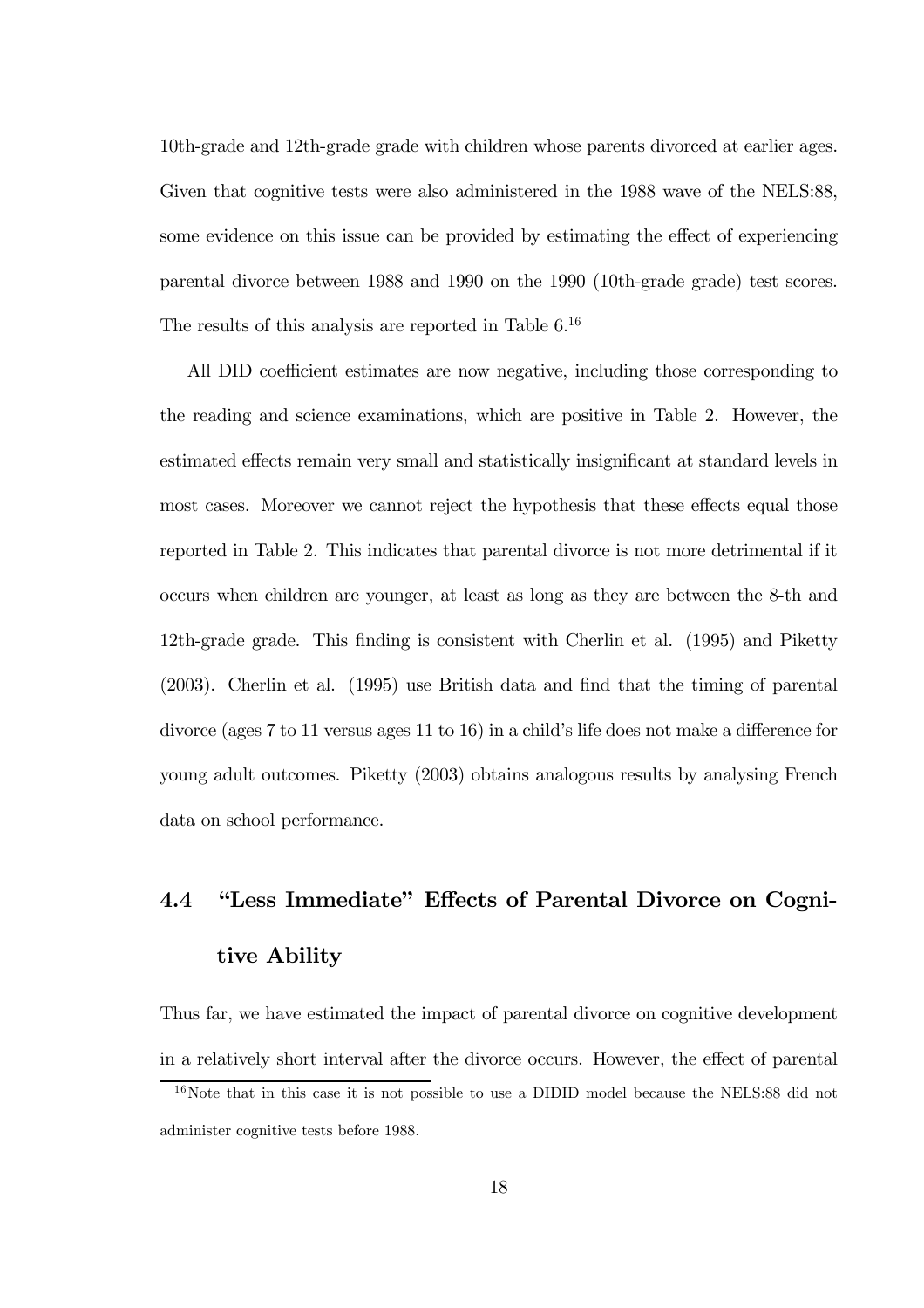divorce may be attenuated over time. Insight into the "less immediate" impact of parental divorce can be found by examining the impact of divorce between 1988 and 1990 on cognitive test scores in 1992, ensuring at least a two-year lag between the dates of the divorce and the examination.<sup>17</sup> Table 7 reports the results of this analysis.

For the math, history and reading examinations, it is found that the estimated effects of parental divorce appear to be more detrimental than the more immediate effects displayed in Table 6. However, both effects are very modest and we cannot reject the hypothesis that they are equal. This suggests that the long run and the short run effects of parental divorce do not significantly differ.

### 5 Summary and Conclusions

This paper examines whether parental divorce negatively affects students' performance as measured on standardized tests. The negative association between parental divorce and children's outcomes has been documented extensively. However, this negative relationship may be reflecting unobserved family differences between teenagers from divorced and intact families. In order to account for the endogeneity of parental divorce we employ double and triple differences models which control for the family specific effects operating through the parental divorce decision.

Our empirical work identifies several important results. First, parental divorce does not have a negative causal effect on teenagers' cognitive development. Our evidence

 $17$ It is not possible to analyse a longer time interval because the NELS:88 did not administer cognitive tests after 1992.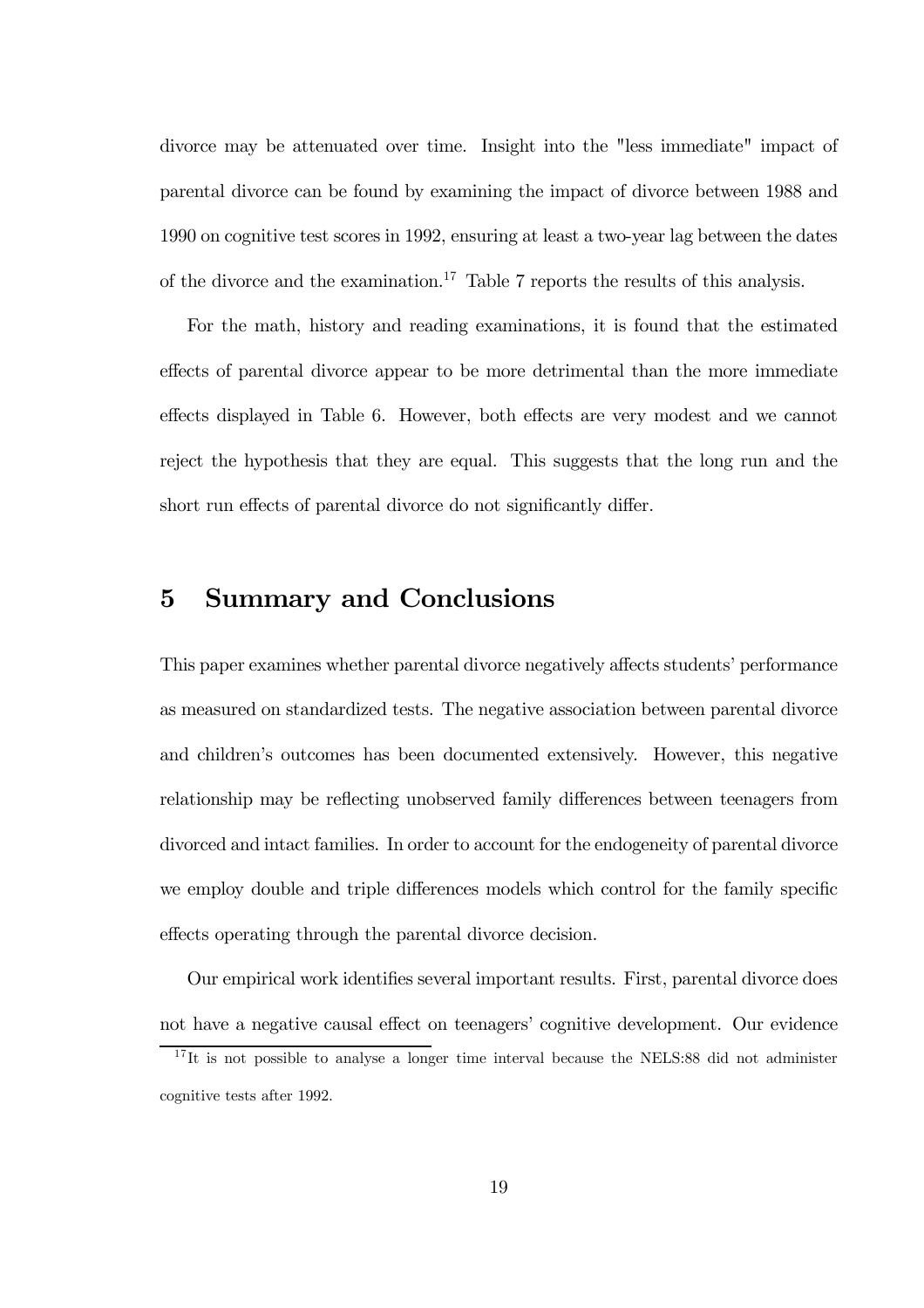also suggests that the impact of parental divorce is almost invariant across groups of adolescents.

Second, we report that teenagers from divorced families perform worse than their counterparts from intact families before the divorce actually takes place. Our empirical analysis strengthens the evidence that cross-section estimates actually overstate the adverse impact of parental divorce.

Third, parental divorce does not appear to be significantly reduced over time. Finally, we find that parental divorce is not more adverse for teenagers if it occurs when they are younger, at least as long as they are in grades 8-12.

Overall, our findings suggest that the impact of parental divorce on students performance is much less adverse than is suggested by earlier studies based on cross-section analyses that do not control for endogeneity. However, due to data limitations our analysis focuses exclusively on teenagers and we cannot exclude the possibility that parental divorce may be more detrimental for younger children.

### References

- Abadie, A. (2005). "Semiparametric difference-in-differences estimators", Review of Economic Studies, Vol.72 (1), pp. 1-19.
- Amato, P. R. and Keith, B. (1991). Parental divorce and adult well being: a metaanalysis, Journal of marriage and the family, Vol. 53(1), pp. 43-58.
- Ashenfelter, O. and Card, D. (1985). Using the longitudinal structure of earnings to estimate the effects of training programs, Review of Economics and Statistics SE,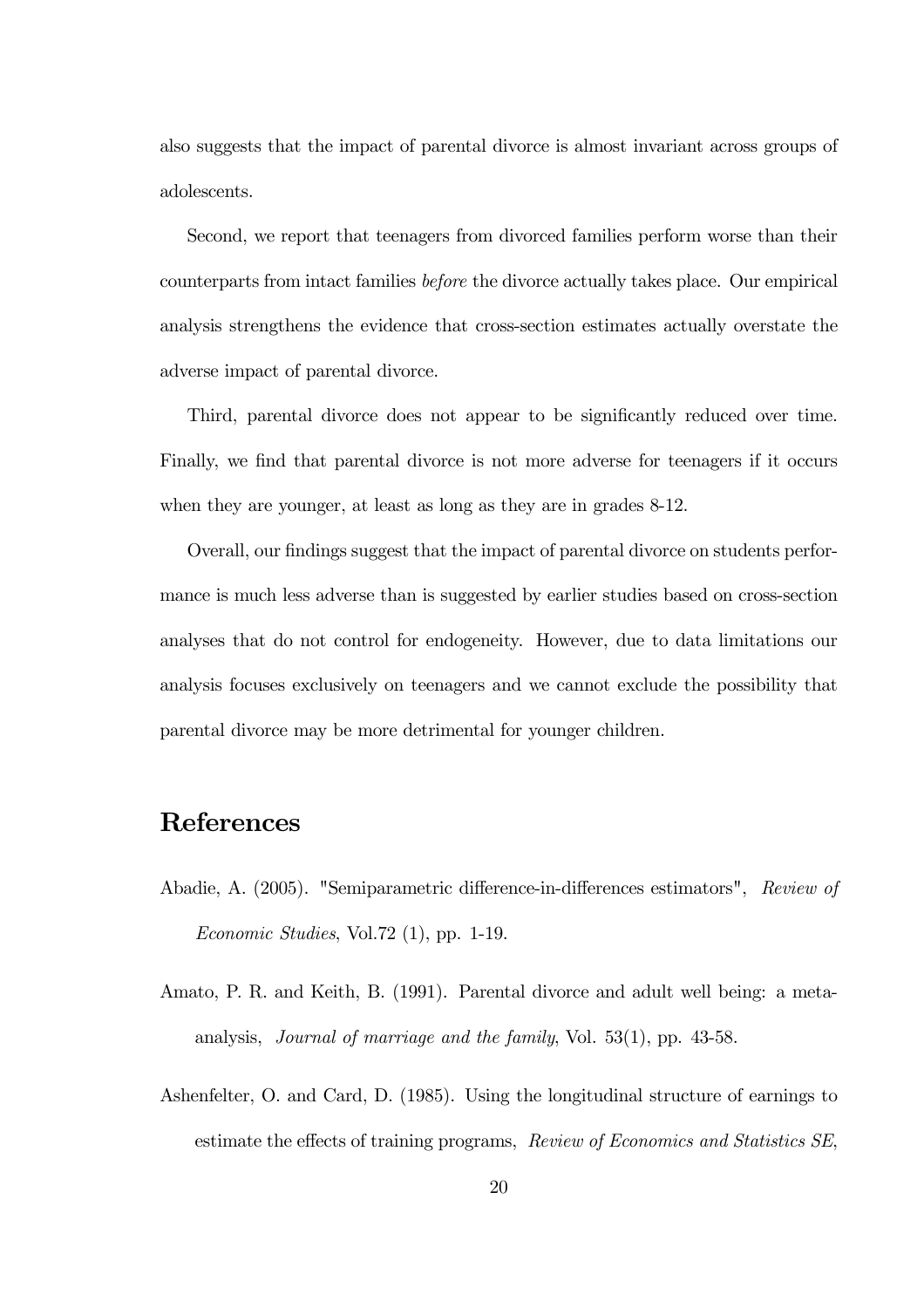pp. 648-660.

- Bjorklund, A., Ginther, D.K. and Sundstrom, M. (2004). Family structure and child outcomes in the United States and Sweden, IZA DP No.1259.
- Blau, F. D. and Kahn, L. (2004). Do cognitive test scores explain higher U.S. inequality?, CESifo Working Paper No. 1139.
- Cawley, J., Conneely, K., Heckman, J.J. and Vytlacil, E. (1997). Cognitive ability, wages, and meritocracy, in Devlin B., S. E. Fienberg, D. Resnick and K. Roeder, eds., Intelligence genes, and success: scientists respond to The Bell Curve, Springer-Verlag, New York, pp. 179-192.
- Cherlin, A. J., Kiernan, K. E. and K. E. Lindsay Chase-Lanslade (1995). Parental divorce in childhood and demographic outcomes in young adulthood, *Demography* Vol. 32(3), pp. 299-318.
- Corak, M. (2001). Death and divorce: the long-term consequences of parental loss on adolescents, Journal of Labor Economics, Vol. 19(3), pp. 682-715.
- Currie, J. and Thomas, D. (2001). Early test scores, school quality and SES: longrun effects on wage and employment outcomes, in XXX, eds., Worker wellbeing in a changing labor market, Elsevier, Vol. 20, pp. 103-132.
- Friedberg, L. (1998). Did unilateral divorce raise divorce rates? Evidence from panel data, American Economic Review, Vol. 88, pp. 608-627.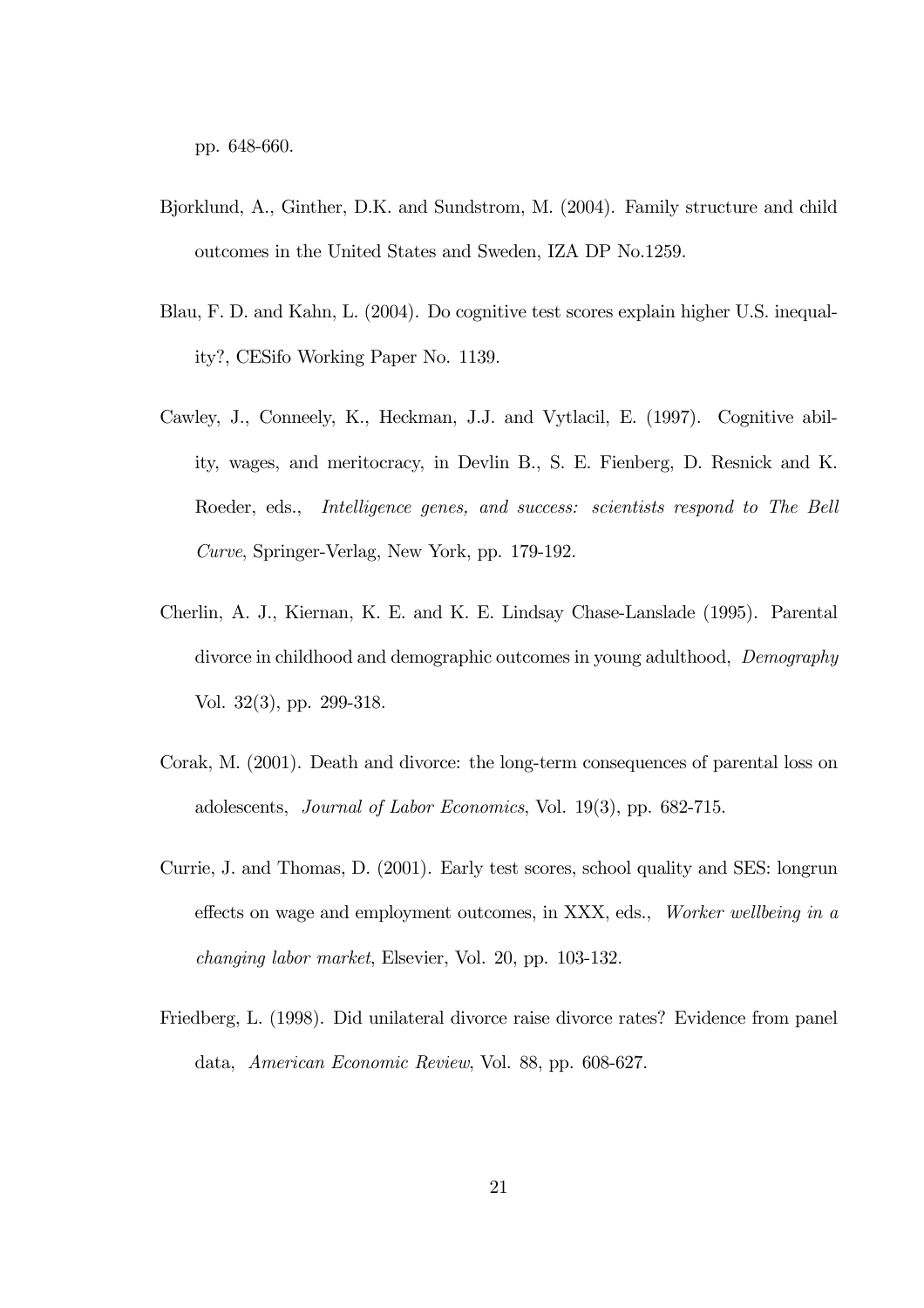- Gruber, J. (2004). Is making divorce easier bad for children? The long run implications of unilateral divorce, Journal of Labor Economics, Vol.22 (4), pp. 799-834.
- Harris, P.L. (1983). Infant Cognition, Handbook of Child Psychology, Socialization, Personality, and Social Development, edited by P.H. Mussen. New York: Wiley.
- Haveman, R. and Wolfe, B. (1995). The determinants of children's attainments: a review of methods and findings, *Journal of Economic Literature*, Vol. 33(4), pp. 1829-1878.
- Heckman, J.J., Ichimura, H. and Todd, P. (1997). Matching as an econometric evaluation estimator: evidence from evaluating a job training programme, Review of Economic Studies, Vol. 64, pp. 605-654.
- Kane, T. J. and Staiger, D.O. (2002). The promise and pitfalls of using imprecise school accountability measures, Journal of Economic Perspectives, Vol. 16(4), pp. 91-114.
- Manski, C. F., Sandefur, G. D. , McLanahan, S. and Powers, D. (2002). Alternative estimates of the effect of family structure during adolescence on high school graduation, Journal of the American Statistical Association, Vol. 87, pp. 25-37.
- Lang, K. and Zagorsky, J.L. (2001). Does growing up with a parent absent really hurt?, Journal of Human Resources, Vol. 36(2), pp. 253-273.
- Murname, R. J., Willett, J. B. and Levy, F. (1995). The growing importance of cognitive skills in wage determination, Review of Economics and Statistics, Vol. 77(2), pp. 251-266.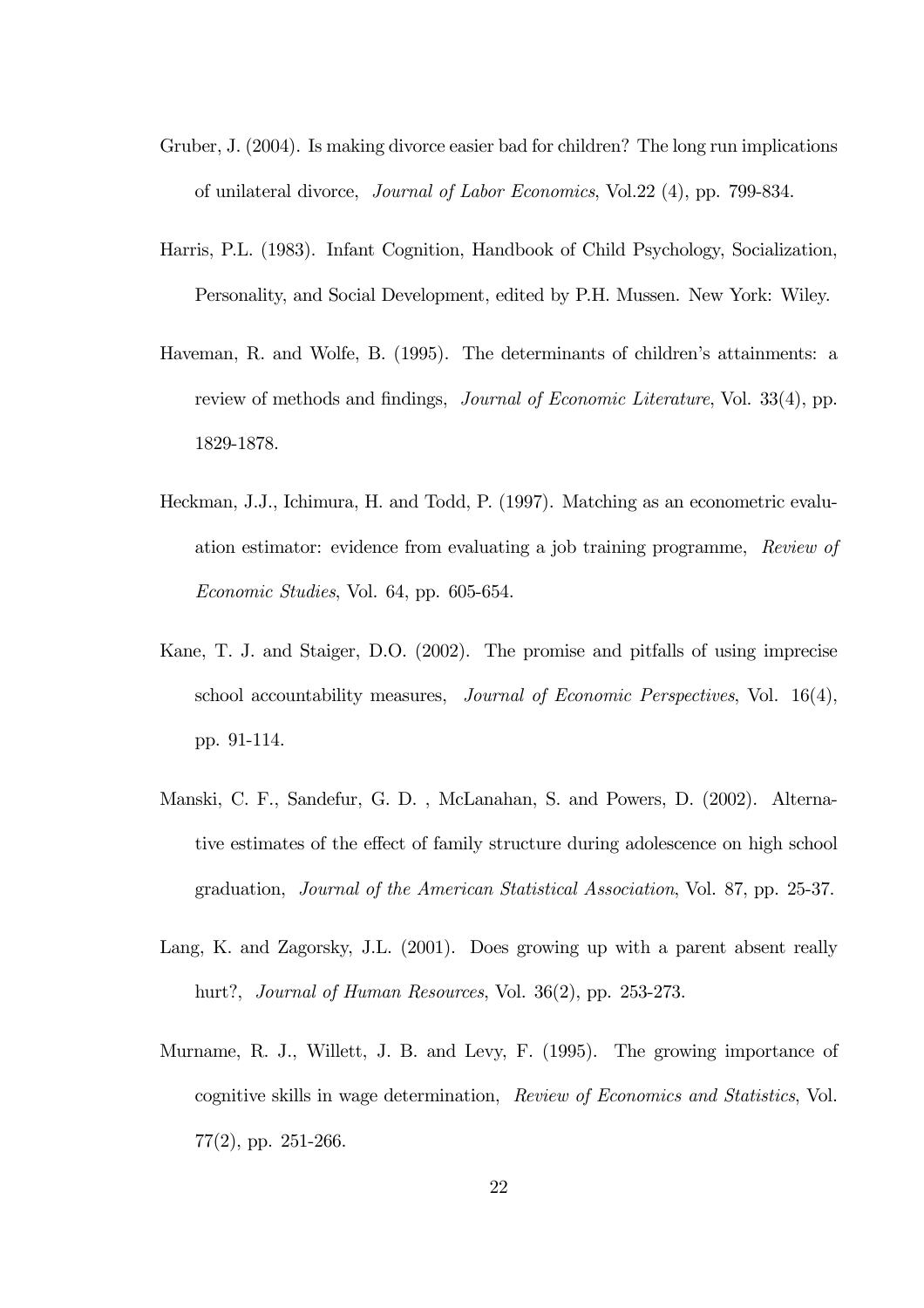- Neal, D. and Johnson, W. (1996). The role of premarket factors in black/white wage differences, *Journal of Political Economy*, Vol. 104(5), pp. 869-895.
- Painter G. and Levine, D.I. (2000). Family structure and youths' outcomes: which correlations are causal?, Journal of Human Resources, Vol. 23(3), pp. 524-549
- Piketty, T. (2003). The impact of divorce on school performance: evidence from France, 1968-2002, CEPR Discussion Paper Series No. 4146.
- Sandefur, G. D. and Wells, T. (1997). Using siblings to investigate the effects of family structure on educational attainment, Discussion paper no. 1144-97, Madison, WI: Institute for Research on Poverty.
- Sander, W. (1986). On the economics of marital instability in the United Kingdom, Scottish Journal of Political Economy, Vol. 33(4), pp. 370-381.
- Stevenson, B. and Wolfers, J. (2003). Bargaining on the shadow of the law: divorce laws and family distress, NBER Technical Working Paper Series No. 10175.
- Wolfers, J. (2003). Did unilateral divorce laws raise divorce rates? A reconciliation and new results, NBER Technical Working Paper Series No. 10014.
- Zax, J. S. and Rees, D. I. (2002). IQ, academic performance, environment, and earnings, Review of Economics and Statistics, Vol. 84(4), pp. 600-616.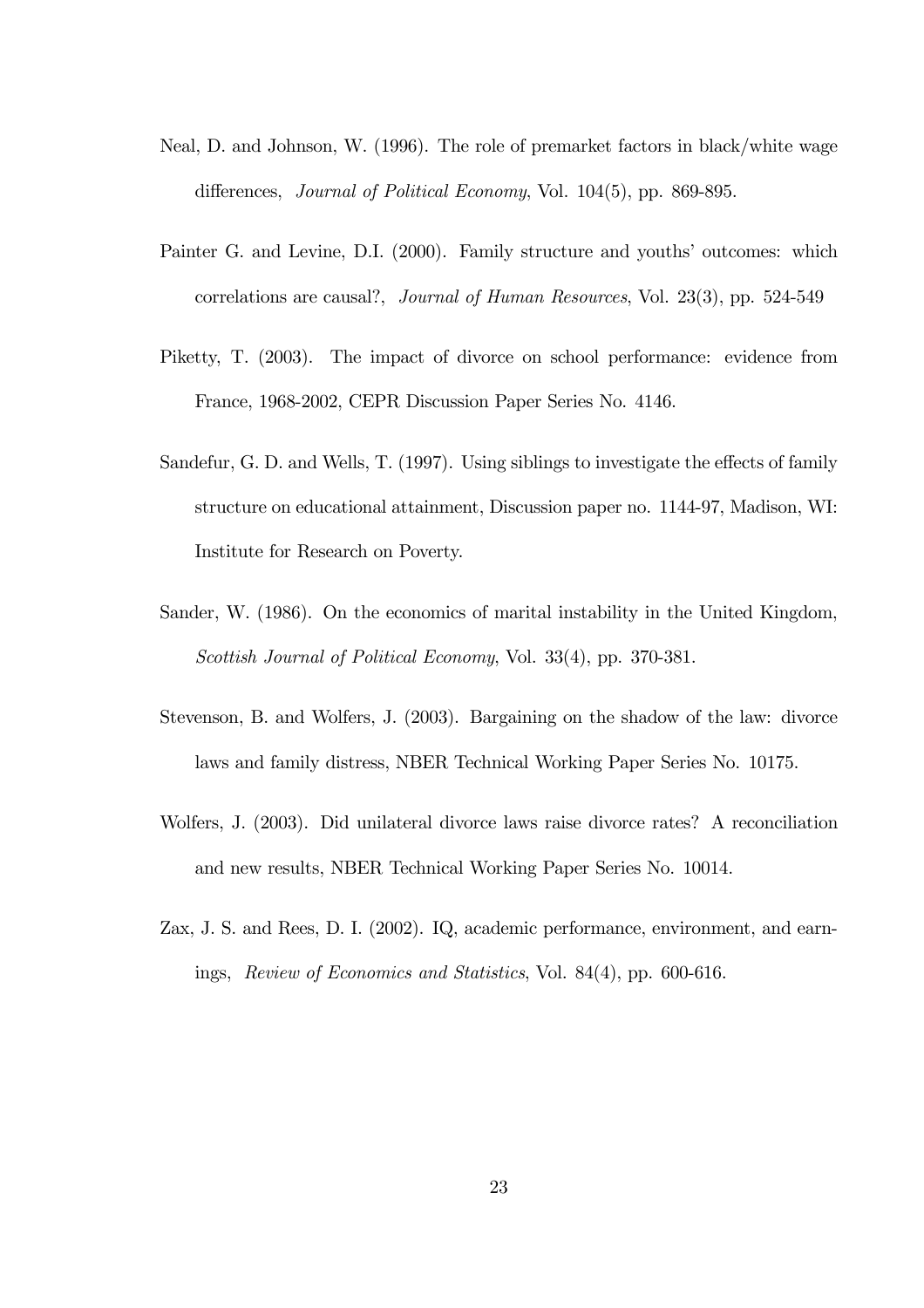|                                 | Parental Divorce 1990-1992 Intact Families |         |
|---------------------------------|--------------------------------------------|---------|
| Variable                        |                                            |         |
| White                           | 0.733                                      | 0.793   |
| Hispanic                        | 0.100                                      | 0.089   |
| Black                           | 0.139                                      | 0.064   |
| $Other/non-white$               | 0.027                                      | 0.054   |
| Catholic                        | 0.244                                      | 0.336   |
| Protestant                      | 0.566                                      | 0.484   |
| Other Christian Religion        | 0.125                                      | 0.117   |
| Other Religion                  | 0.032                                      | 0.041   |
| No Religion                     | 0.033                                      | 0.022   |
| Male                            | 0.486                                      | 0.498   |
| Weekly Hours of Work:           |                                            |         |
| $\theta$                        | 0.325                                      | 0.295   |
| $1 - 10$                        | 0.524                                      | 0.580   |
| $11-20$                         | 0.077                                      | 0.067   |
| $21+$                           | 0.066                                      | 0.048   |
| Missing                         | 0.006                                      | 0.011   |
| Mother's Education:             |                                            |         |
| Missing                         | 0.131                                      | 0.105   |
| Less than High School           | 0.145                                      | 0.106   |
| High School                     | 0.348                                      | 0.332   |
| College Degree                  | 0.297                                      | 0.357   |
| Graduate Degree                 | 0.078                                      | 0.100   |
| Father's Education:             |                                            |         |
| Missing                         | 0.181                                      | 0.104   |
| Less than High School           | 0.175                                      | 0.116   |
| <b>High School</b>              | 0.285                                      | 0.276   |
| College Degree                  | 0.273                                      | 0.356   |
| Graduate Degree                 | 0.085                                      | 0.148   |
| Mother Working                  | 0.918                                      | 0.918   |
| Mother not Working              | 0.082                                      | 0.082   |
| Father Working                  | 0.920                                      | 0.948   |
| Father not Working              | 0.080                                      | 0.052   |
| Socioeconomic Status Percentile | 47.81                                      | 58.09   |
|                                 |                                            |         |
|                                 | (28.42)                                    | (27.43) |
| North East                      | 0.155                                      | 0.218   |
| Mid West                        | 0.298                                      | 0.302   |
| West                            | 0.202                                      | 0.174   |
| South                           | 0.344                                      | 0.306   |
| Public School                   | 0.909                                      | 0.837   |
| Private School                  | 0.091                                      | 0.163   |
| School in Urban Area            | 0.209                                      | 0.221   |
| School in Suburban Area         | 0.425                                      | 0.452   |
| School in Rural Area            | 0.366                                      | 0.326   |
| N. Obs.                         | 766                                        | 7201    |

Table 1: Means of Student, Family and School Characteristics by Parental Divorce Status

Note: All statistics are weighted. Standard deviations of continuous variables are reported in parentheses. All time-varying variables refer to 1988. Additional explanatory variables used in the analyses are parental age and place of birth dummies, non native English speaker dummy and dummies for the number of siblings in the household.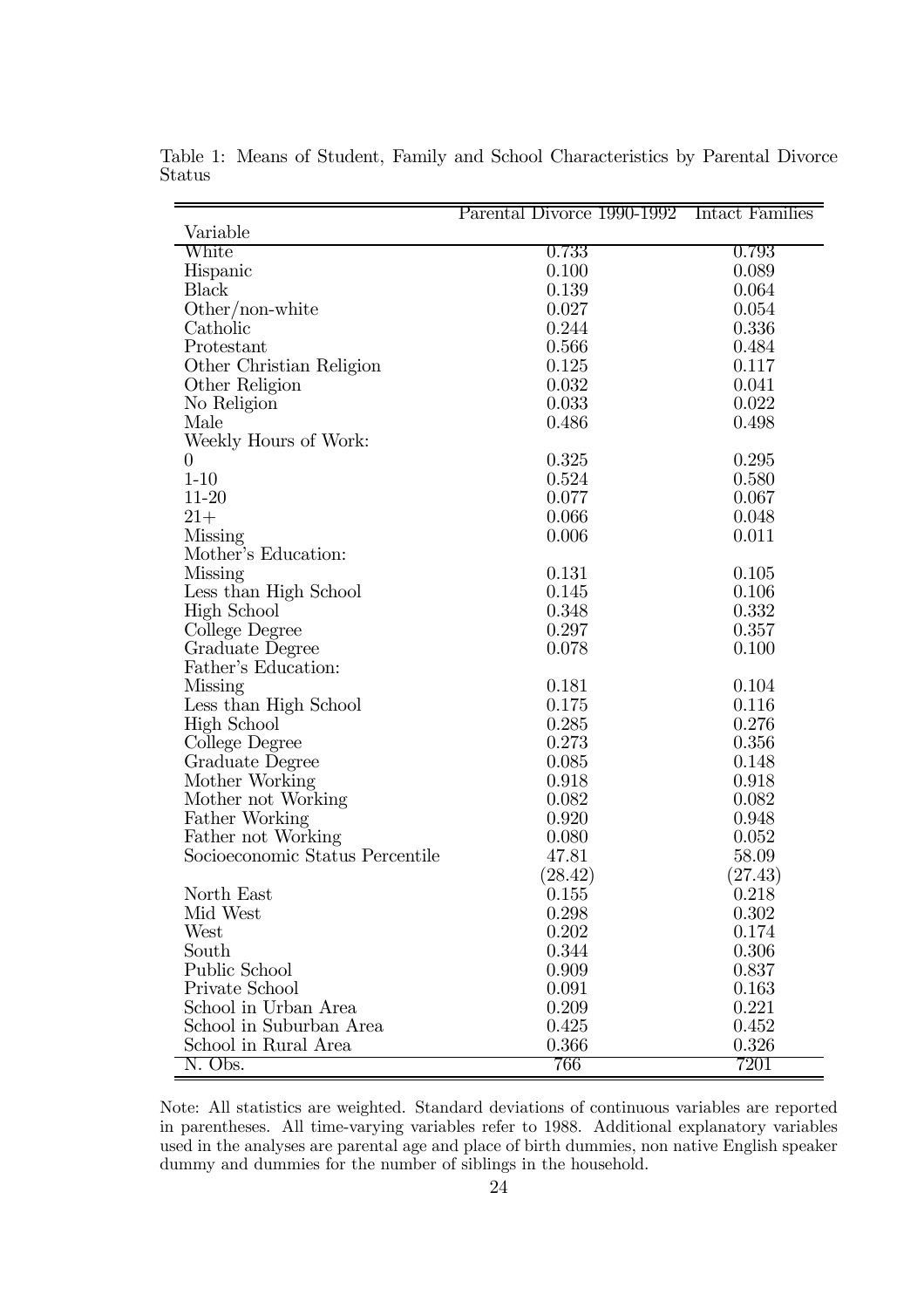|                      | No Covariates |                 | With Covariates |                 |
|----------------------|---------------|-----------------|-----------------|-----------------|
| Examination          | Score         | Percentile Rank | Score           | Percentile Rank |
| A. Math              |               |                 |                 |                 |
|                      |               |                 |                 |                 |
| $(1)$ 1992           | $-6.052**$    | $-12.292**$     | $-2.332**$      | $-4.865**$      |
|                      | (0.856)       | (1.762)         | (0.668)         | (1.342)         |
| $(2)$ 1990           | $-4.810**$    | $-10.344**$     | $-1.510**$      | $-3.476**$      |
|                      | (0.838)       | (1.734)         | (0.578)         | (1.216)         |
| $(3)$ DID: $(1)-(2)$ | $-1.241**$    | $-1.948*$       | $-0.822*$       | $-1.389*$       |
|                      | (0.469)       | (0.877)         | (0.340)         | (0.627)         |
| <b>B.</b> Science    |               |                 |                 |                 |
|                      |               |                 |                 |                 |
| $(1)$ 1992           | $-2.264**$    | $-10.781**$     | $-0.772**$      | $-3.903**$      |
|                      | (0.281)       | (1.304)         | (0.248)         | (1.132)         |
| $(2)$ 1990           | $-2.304**$    | $-11.335**$     | $-1.008**$      | $-5.034**$      |
|                      | (0.316)       | $(-1.578)$      | (0.253)         | (1.225)         |
| $(3)$ DID: $(1)-(2)$ | 0.040         | 0.554           | 0.236           | 1.131           |
|                      | (0.283)       | (1.313)         | (0.225)         | (1.019)         |
| C. History           |               |                 |                 |                 |
|                      |               |                 |                 |                 |
| $(1)$ 1992           | $-2.074**$    | $-11.206**$     | $-0.811**$      | $-4.327**$      |
|                      | (0.306)       | (1.722)         | (0.267)         | (1.432)         |
| $(2)$ 1990           | $-1.557**$    | $-9.189**$      | $-0.445*$       | $-2.862*$       |
|                      | (0.247)       | (1.525)         | (0.228)         | (1.342)         |
| $(3)$ DID: $(1)-(2)$ | $-0.517**$    | $-2.017*$       | $-0.367\sim$    | $-1.464$        |
|                      | (0.193)       | (0.285)         | (0.194)         | (0.984)         |
| D. Reading           |               |                 |                 |                 |
|                      |               |                 |                 |                 |
| $(1)$ 1992           | $-2.529**$    | $-7.411**$      | $-0.562$        | $-1.669$        |
|                      | (0.576)       | (1.548)         | (0.528)         | (1.409)         |
| $(2)$ 1990           | $-2.834**$    | $-8.211**$      | $-0.737$        | $-2.129\sim$    |
|                      | (0.620)       | (1.771)         | (0.462)         | (1.290)         |
| $(3)$ DID: $(1)-(2)$ | 0.305         | 0.799           | 0.176           | 0.460           |
|                      | (0.814)       | (2.289)         | (0.519)         | (1.444)         |

Table 2: Effect of Parental Divorce between 1990 (10th-grade grade) and 1992 (12thgrade grade) on 1992 Test Scores

Note: Robust standard errors given in parentheses with  $p<0.1=$ ,  $p<0.05=$ \* and  $p<0.01=$ \*\*. N. Obs.=7,967 for maths, 7,898 for science, 7,804 for history and 7,972 for reading. DID stands for difference-in-differences.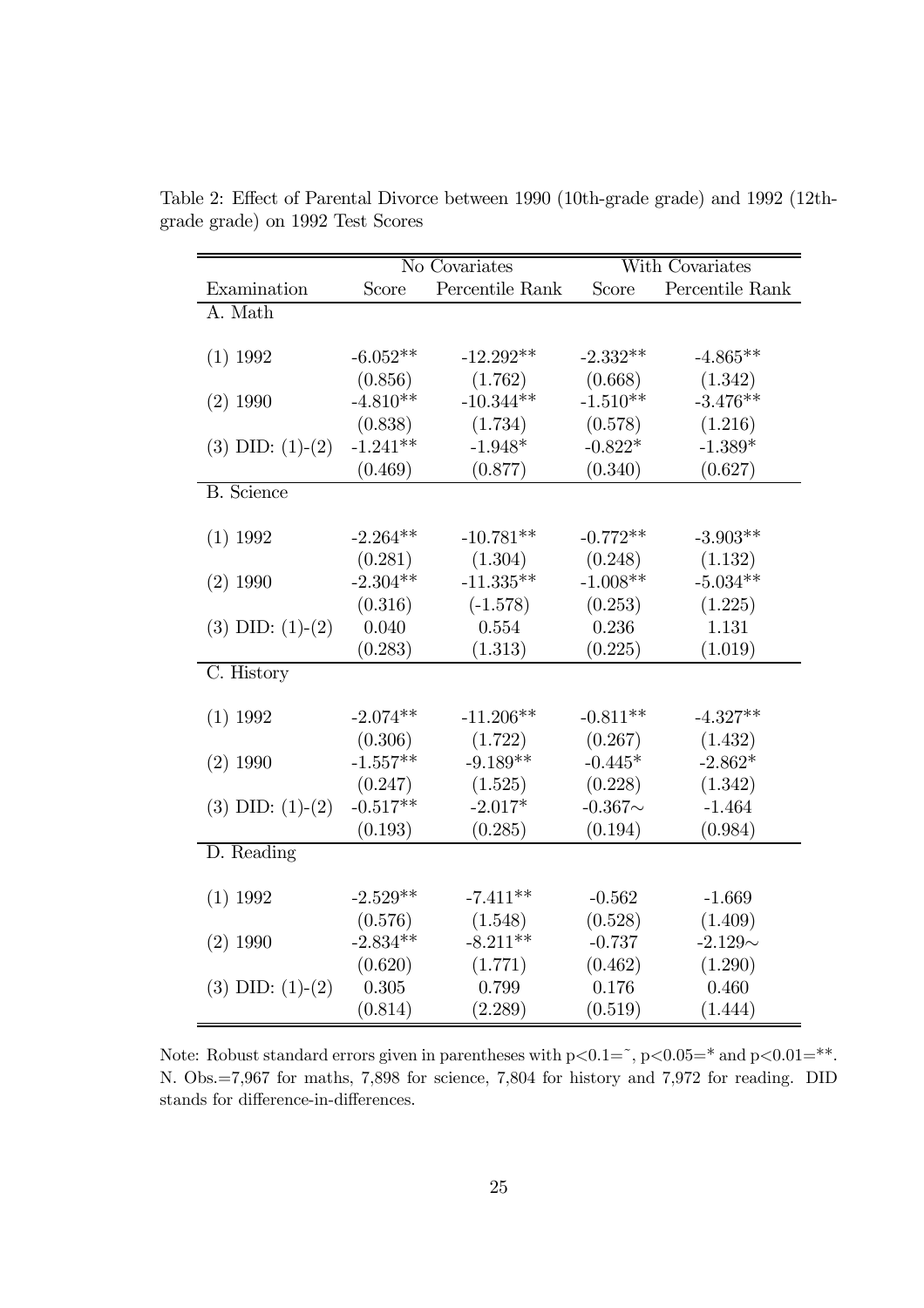| Independent Variable            | Coeff.       | Std. Error |
|---------------------------------|--------------|------------|
| Parental Divorce 1990-92        | $-2.332**$   | (0.668)    |
| Hispanic                        | $-3.841**$   | (0.731)    |
| <b>Black</b>                    | $-6.454**$   | (0.833)    |
| Other/non-white                 | $-1.278$     | (0.907)    |
| Protestant                      | $-0.456$     | (0.438)    |
| Other Christian Religion        | $-0.529$     | (0.621)    |
| Other Religion                  | 1.296        | (0.935)    |
| No Religion                     | 1.019        | (1.010)    |
| Male                            | $1.623**$    | (0.353)    |
| Weekly Hours of Work:           |              |            |
| $1 - 10$                        | $0.508*$     | (0.521)    |
| $11 - 20$                       | $-0.205$     | (0.462)    |
| $21 +$                          | $-3.996**$   | (0.551)    |
| Missing                         | $-3.829**$   | (0.908)    |
| Mother's Education:             |              |            |
| Missing                         | $-0.895$     | (1.114)    |
| <b>High School</b>              | $-0.240$     | (0.716)    |
| College Degree                  | $1.512*$     | (0.790)    |
| Graduate Degree                 | $1.587\sim$  | (0.945)    |
| Father's Education:             |              |            |
| Missing                         | 1.630        | (1.001)    |
| <b>High School</b>              | $2.073**$    | (0.718)    |
| College Degree                  | $3.271**$    | (0.771)    |
| Graduate Degree                 | $5.150**$    | (0.926)    |
| Mother Working                  | $2.163**$    | (0.620)    |
| Father Working                  | 0.661        | (0.850)    |
| Socioeconomic Status Percentile | $0.144**$    | (0.010)    |
| North East                      | $2.289**$    | (0.538)    |
| Mid West                        | $2.022**$    | (0.567)    |
| West                            | 0.903        | (0.567)    |
| Public School                   | $-1.111\sim$ | (0.640)    |
| School in Urban Area            | 0.441        | (0.521)    |
| School in Suburban Area         | 0.084        | (0.414)    |
| Constant                        | 36.747**     | (1.656)    |
| N. Observations                 |              | 7,967      |

Table 3: 1992 (12th-grade grade) Mathematics Test Score. OLS Coefficient Estimates

Note: Robust standard errors given in parentheses with  $p<0.1=$   $\degree$ ,  $p<0.05=$   $\degree$  and  $p<0.01=$   $\degree$ \*. In addition to the variables shown the regression includes parental age and place of birth dummies, non native English speaker dummy and dummies for the number of siblings in the household.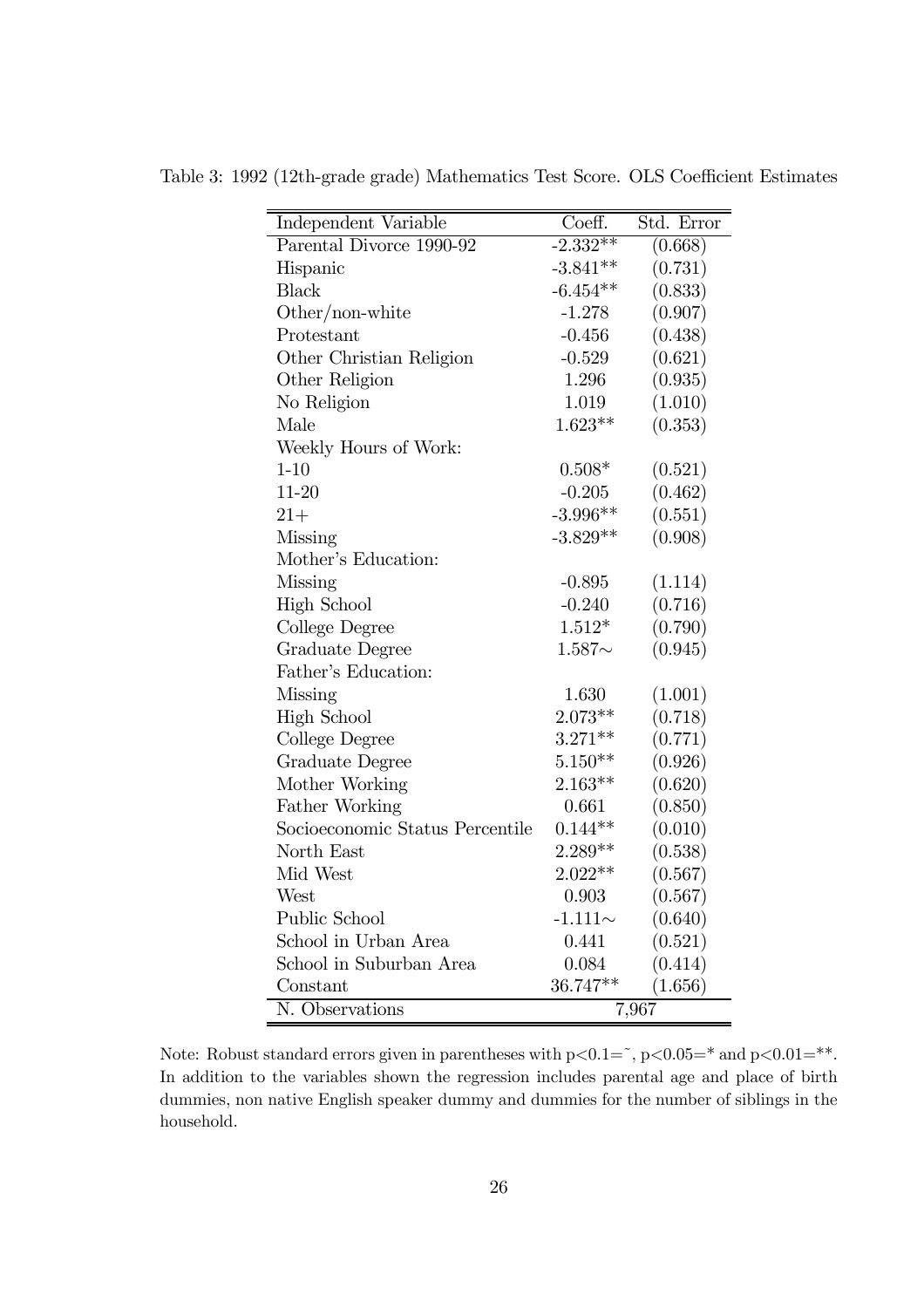|                   | No Covariates |                 | With Covariates |                 |
|-------------------|---------------|-----------------|-----------------|-----------------|
| Examination       | Score         | Percentile Rank | Score           | Percentile Rank |
| A. Math           | $-0.105$      | $-0.100$        | $-0.243$        | $-0.219$        |
|                   | (0.992)       | (1.913)         | (0.672)         | (1.310)         |
| <b>B.</b> Science | $1.219\sim$   | 5.179           | $0.954*$        | $4.426\sim$     |
|                   | (0.608)       | (3.342)         | (0.440)         | (2.445)         |
| C. History        | $-0.184$      | $-0.611$        | $-0.230$        | $-0.446$        |
|                   | (0.269)       | (1.623)         | (0.270)         | (1.598)         |
| D. Reading        | 1.913         | 4.850           | 1.267           | 3.704           |
|                   | (1.455)       | (4.311)         | (0.991)         | (2.966)         |

Table 4: Effect of Parental Divorce between 1990 (10th-grade grade) and 1992 (12thgrade grade) on 1992 Cognitive Test Scores. DIDID Estimates

Note: Robust standard errors given in parentheses with  $p<0.1=$ ,  $p<0.05=$ \* and  $p<0.01=$ \*\*. N. Obs.=7,967 for maths, 7,898 for science, 7,804 for history and 7,972 for reading. DIDID stands for difference-in-difference-in-differences.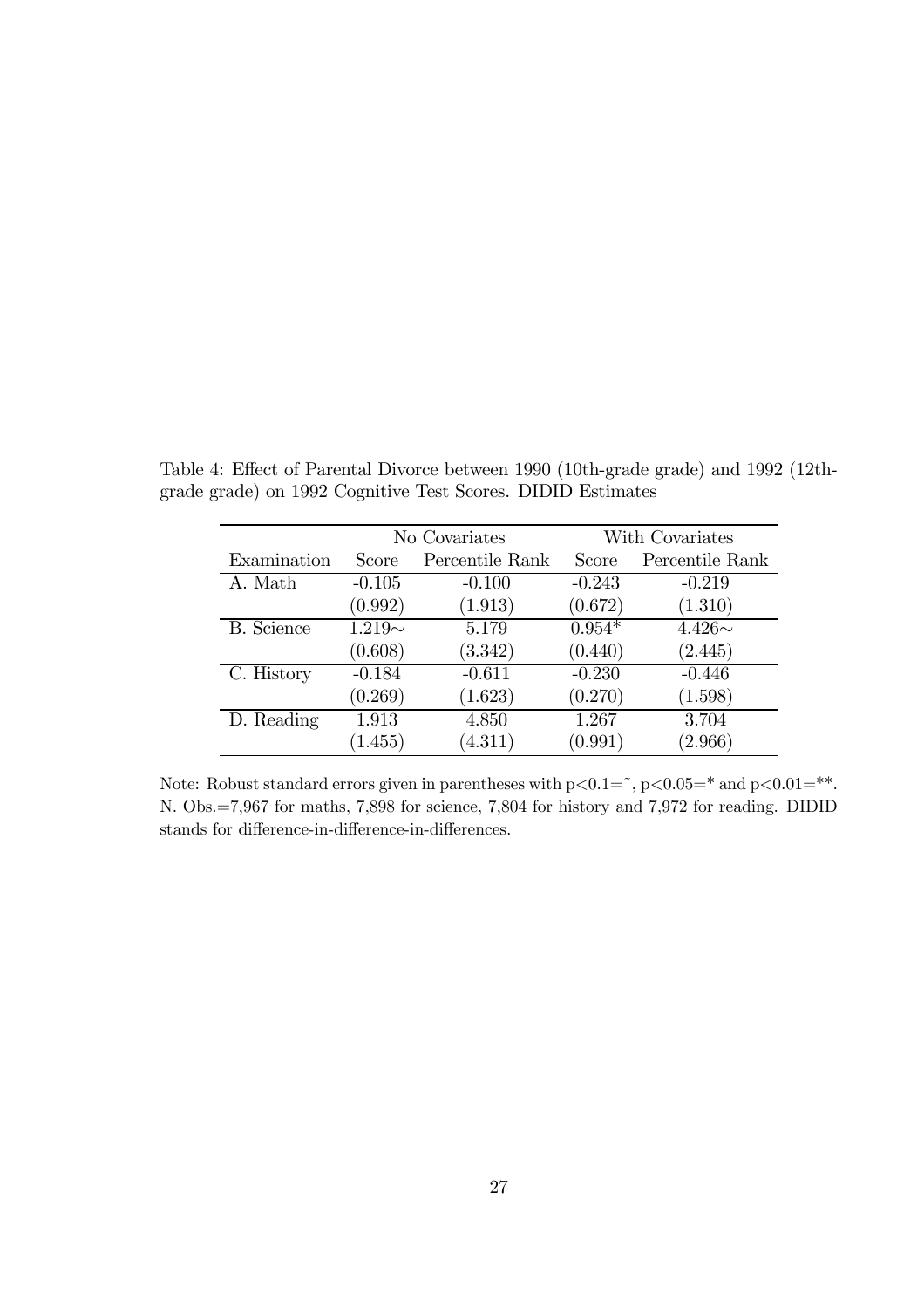|                                | Math Score | Math Percentile Rank | N. Obs |
|--------------------------------|------------|----------------------|--------|
| A. By Gender                   |            |                      |        |
| $(1)$ Females                  | $-1.06$    | $-1.54$              | 4076   |
|                                | (1.01)     | (1.93)               |        |
| $(2)$ Males                    | 0.50       | 0.78                 | 3891   |
|                                | (0.70)     | (1.45)               |        |
| B. By Religion                 |            |                      |        |
| $(1)$ Catholic                 | 0.99       | 2.22                 | 2725   |
|                                | (0.75)     | (1.51)               |        |
| $(2)$ Non-catholic             | $-0.51$    | $-0.78$              | 5242   |
|                                | (0.82)     | (1.61)               |        |
| C. By Race                     |            |                      |        |
| $(1)$ White                    | $-0.28$    | $-0.21$              | 6073   |
|                                | (0.87)     | (1.68)               |        |
| $(2)$ Non-white                | 0.11       | 0.21                 | 1894   |
|                                | (0.62)     | (1.44)               |        |
| D. By Type of School           |            |                      |        |
| $(1)$ Public                   | $-0.44$    | $-0.63$              | 6311   |
|                                | (0.72)     | (1.38)               |        |
| $(2)$ Non-public               | 1.78       | 3.75                 | 1656   |
|                                | (1.22)     | (2.62)               |        |
| E. By Socioeconomic Status     |            |                      |        |
| $(1)$ 1st Quartile             | 0.65       | 1.00                 | 1989   |
|                                | (0.91)     | (1.82)               |        |
| $(2)$ 4th Quartile             | 0.80       | 5.44                 | 1988   |
|                                | (1.17)     | (4.37)               |        |
| F. By Father's Education       |            |                      |        |
| (1) College or Graduate Degree | $-0.09$    | $-0.18$              | 4120   |
|                                | (0.64)     | (1.35)               |        |
| $(2)$ High School or Less      | 0.47       | 1.06                 | 2981   |
|                                | (0.81)     | (1.58)               |        |
| G. By Mother's Education       |            |                      |        |
| (1) College or Graduate Degree | 0.50       | 0.90                 | 3736   |
|                                | (0.60)     | (1.27)               |        |
| (2) High School or Less        | $-0.08$    | 0.187                | 3385   |
|                                | (0.72)     | (1.43)               |        |

Table 5: Effect of Parental Divorce between 1990 (10th-grade grade) and 1992 (12thgrade grade) on 1992 Math Test Scores by Adolescent Characteristics. DIDID Estimates with Controls

Note: Robust standard errors given in parentheses with p $< 0.1 = \degree$ , p $< 0.05 = \degree$  and p $< 0.01 = \degree$ \*. N. Obs.=7,967 for maths. DIDID stands for difference-in-difference-in-differences. All specifications include the control variables listed in Table 1.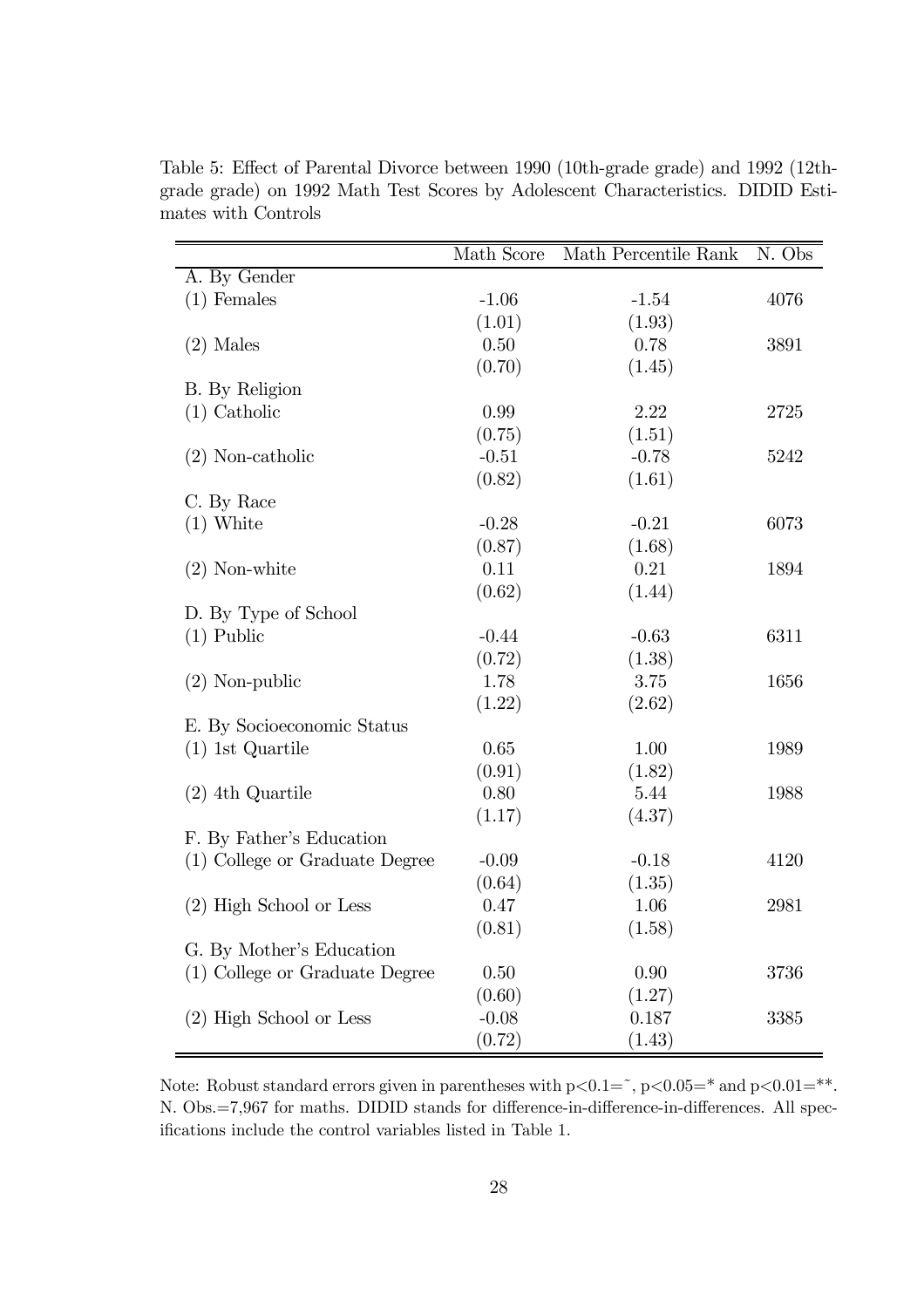|                      | No Covariates |                 | With Covariates |                 |
|----------------------|---------------|-----------------|-----------------|-----------------|
| Examination          | Score         | Percentile Rank | Score           | Percentile Rank |
| A. Math              |               |                 |                 |                 |
|                      |               |                 |                 |                 |
| $(1)$ 1990           | $-5.01**$     | $-10.77**$      | $-1.81**$       | $-4.09**$       |
|                      | (0.91)        | (1.88)          | (0.57)          | (1.22)          |
| $(2)$ 1988           | $-3.55**$     | $-8.57**$       | $-1.11\sim$     | $-2.53\sim$     |
|                      | (0.63)        | (1.53)          | (0.64)          | (1.56)          |
| $(3)$ DID: $(1)-(2)$ | $-1.46*$      | $-2.20$         | $-0.70$         | $-1.57$         |
|                      | (0.71)        | (1.43)          | (0.50)          | (1.07)          |
| <b>B.</b> Science    |               |                 |                 |                 |
|                      |               |                 |                 |                 |
| $(1)$ 1990           | $-2.24**$     | $-10.96**$      | $-1.06**$       | $-5.23**$       |
|                      | (0.33)        | (1.69)          | (0.25)          | (1.23)          |
| $(2)$ 1988           | $-1.25***$    | $-7.44**$       | $-0.48\sim$     | $-2.93\sim$     |
|                      | (0.31)        | (2.04)          | (0.27)          | (1.78)          |
| $(3)$ DID: $(1)-(2)$ | $-0.99**$     | $-3.51$         | $-0.57*$        | $-2.30$         |
|                      | (0.38)        | (2.25)          | (0.24)          | (1.55)          |
| C. History           |               |                 |                 |                 |
|                      |               |                 |                 |                 |
| $(1)$ 1990           | $-1.71**$     | $-10.32**$      | $-0.57*$        | $-3.97**$       |
|                      | (0.26)        | (1.61)          | (0.24)          | (1.40)          |
| $(2)$ 1988           | $-1.24**$     | $-8.19**$       | $-0.31$         | $-2.22\sim$     |
|                      | (0.23)        | (1.53)          | (0.21)          | (1.30)          |
| $(3)$ DID: $(1)-(2)$ | $-0.48*$      | $-2.13$         | $-0.27$         | $-1.75$         |
|                      | (0.20)        | (1.32)          | (0.20)          | (1.25)          |
| D. Reading           |               |                 |                 |                 |
|                      |               |                 |                 |                 |
| $(1)$ 1990           | $-3.04**$     | $-8.99**$       | $-0.91\sim$     | $-2.79*$        |
|                      | (0.65)        | (1.85)          | (0.49)          | (1.35)          |
| $(2)$ 1988           | $-1.73**$     | $-5.72**$       | $-0.09$         | $-0.23$         |
|                      | (0.52)        | (1.81)          | (0.49)          | (1.69)          |
| $(3)$ DID: $(1)-(2)$ | -1.30 $\sim$  | $-3.26$         | $-0.82\sim$     | $-2.57\sim$     |
|                      | (0.75)        | (2.38)          | (0.48)          | (1.50)          |

Table 6: Effect of Parental Divorce between 1988 (8-th grade grade) and 1990 (10thgrade grade) on 1990 Test Scores

Note: Robust standard errors given in parentheses with  $p<0.1=$ ,  $p<0.05=$ \* and  $p<0.01=$ \*\*. N. Obs.=7,869 for maths, 7,802 for science, 7,709 for history and 7,878 for reading. DID stands for difference-in-differences.